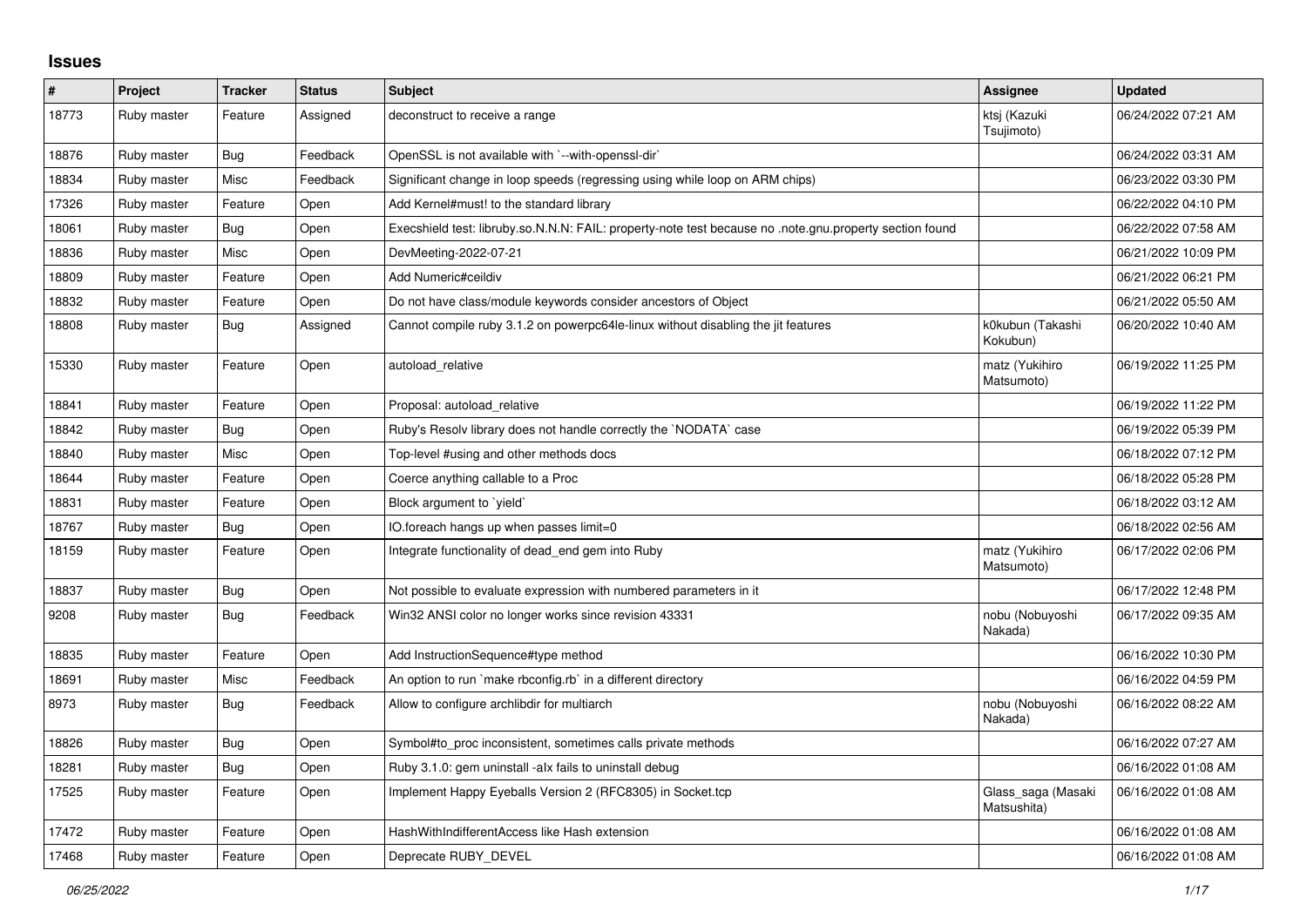| $\vert$ # | Project     | <b>Tracker</b> | <b>Status</b> | <b>Subject</b>                                                                                                     | <b>Assignee</b>                   | <b>Updated</b>      |
|-----------|-------------|----------------|---------------|--------------------------------------------------------------------------------------------------------------------|-----------------------------------|---------------------|
| 16476     | Ruby master | Feature        | Open          | Socket.getaddrinfo cannot be interrupted by Timeout.timeout                                                        | Glass_saga (Masaki<br>Matsushita) | 06/16/2022 01:08 AM |
| 16005     | Ruby master | Feature        | Open          | A variation of Time.iso8601 that can parse yyyy-MM-dd HH:mm:ss                                                     |                                   | 06/16/2022 01:08 AM |
| 16495     | Ruby master | Feature        | Open          | Inconsistent quotes in error messages                                                                              | matz (Yukihiro<br>Matsumoto)      | 06/15/2022 04:21 PM |
| 18780     | Ruby master | Bug            | Open          | Incorrect binding receiver for C API rb eval string()                                                              |                                   | 06/15/2022 12:14 AM |
| 18825     | Ruby master | Feature        | Open          | Specialized instruction for "array literal $+$ `.hash`"                                                            |                                   | 06/14/2022 05:24 PM |
| 8445      | Ruby master | <b>Bug</b>     | Assigned      | IO.open and IO#set_enconding does not support :fallback option                                                     | akr (Akira Tanaka)                | 06/14/2022 06:02 AM |
| 18816     | Ruby master | <b>Bug</b>     | Open          | Ractor segfaulting MacOS 12.4 (aarch64 / M1 processor)                                                             |                                   | 06/13/2022 01:46 PM |
| 17995     | Ruby master | <b>Bug</b>     | Open          | Slow down when mjit and Ractor are being used at same time                                                         | k0kubun (Takashi<br>Kokubun)      | 06/11/2022 04:02 AM |
| 18768     | Ruby master | Bug            | Open          | Inconsistent behavior of IO, StringIO and String each line methods when return paragraph and chomp:<br>true passed |                                   | 06/10/2022 03:46 PM |
| 10213     | Ruby master | <b>Bug</b>     | Feedback      | bundled gems ignored by make install                                                                               | hsbt (Hiroshi<br>SHIBATA)         | 06/10/2022 09:55 AM |
| 9921      | Ruby master | <b>Bug</b>     | Feedback      | gmtime_r, win32.h, and <string></string>                                                                           |                                   | 06/10/2022 05:39 AM |
| 18822     | Ruby master | Feature        | Open          | Ruby lack a proper method to percent-encode strings for URIs (RFC 3986)                                            |                                   | 06/09/2022 02:42 PM |
| 18435     | Ruby master | Bug            | Open          | Calling `protected` on ancestor method changes result of `instance_methods(false)`                                 |                                   | 06/09/2022 10:23 AM |
| 18081     | Ruby master | <b>Bug</b>     | Feedback      | addr2line.c: Wrong section for `DW AT ranges`                                                                      |                                   | 06/09/2022 09:19 AM |
| 16597     | Ruby master | Feature        | Open          | missing poll()                                                                                                     |                                   | 06/09/2022 09:14 AM |
| 18121     | Ruby master | <b>Bug</b>     | Feedback      | addr2line.c: Endianness                                                                                            |                                   | 06/09/2022 09:13 AM |
| 18123     | Ruby master | <b>Bug</b>     | Feedback      | addr2line.c: Define `SHF_COMPRESSED`                                                                               |                                   | 06/09/2022 09:11 AM |
| 17656     | Ruby master | Bug            | Feedback      | Improper functions shown in C level backtrace information                                                          |                                   | 06/09/2022 08:40 AM |
| 18821     | Ruby master | Feature        | Open          | Expose Pattern Matching interfaces in core classes                                                                 |                                   | 06/09/2022 07:24 AM |
| 16143     | Ruby master | <b>Bug</b>     | Feedback      | BOM UTF-8 is not removed after rewind                                                                              |                                   | 06/09/2022 06:51 AM |
| 14607     | Ruby master | Bug            | Assigned      | Fix use of the rb_profile_frames start parameter                                                                   | ko1 (Koichi Sasada)               | 06/09/2022 06:12 AM |
| 14434     | Ruby master | Bug            | Feedback      | IO#reopen fails after EPIPE                                                                                        |                                   | 06/09/2022 05:33 AM |
| 18657     | Ruby master | <b>Bug</b>     | Open          | IRB raises exception when stdout is a pipe                                                                         |                                   | 06/08/2022 03:34 PM |
| 18464     | Ruby master | Bug            | Assigned      | RUBY INTERNAL EVENT NEWOBJ tracepoint causes an interpreter crash when combined with Ractors                       | ko1 (Koichi Sasada)               | 06/08/2022 08:25 AM |
| 18796     | Ruby master | <b>Bug</b>     | Open          | GC compaction gets stuck on Mac OS when a debugger is attached                                                     |                                   | 06/08/2022 08:25 AM |
| 18795     | Ruby master | <b>Bug</b>     | Open          | Verbose GC debug output with -DRGENGC_DEBUG=5 causes a crash                                                       |                                   | 06/08/2022 08:24 AM |
| 18811     | Ruby master | <b>Bug</b>     | Feedback      | PTY I/O not working on AIX 7.x                                                                                     | kanemoto (Yutaka<br>Kanemoto)     | 06/07/2022 07:18 AM |
| 18818     | Ruby master | Bug            | Open          | SEGV (Fiber scheduler?)                                                                                            | ioquatix (Samuel<br>Williams)     | 06/06/2022 06:31 PM |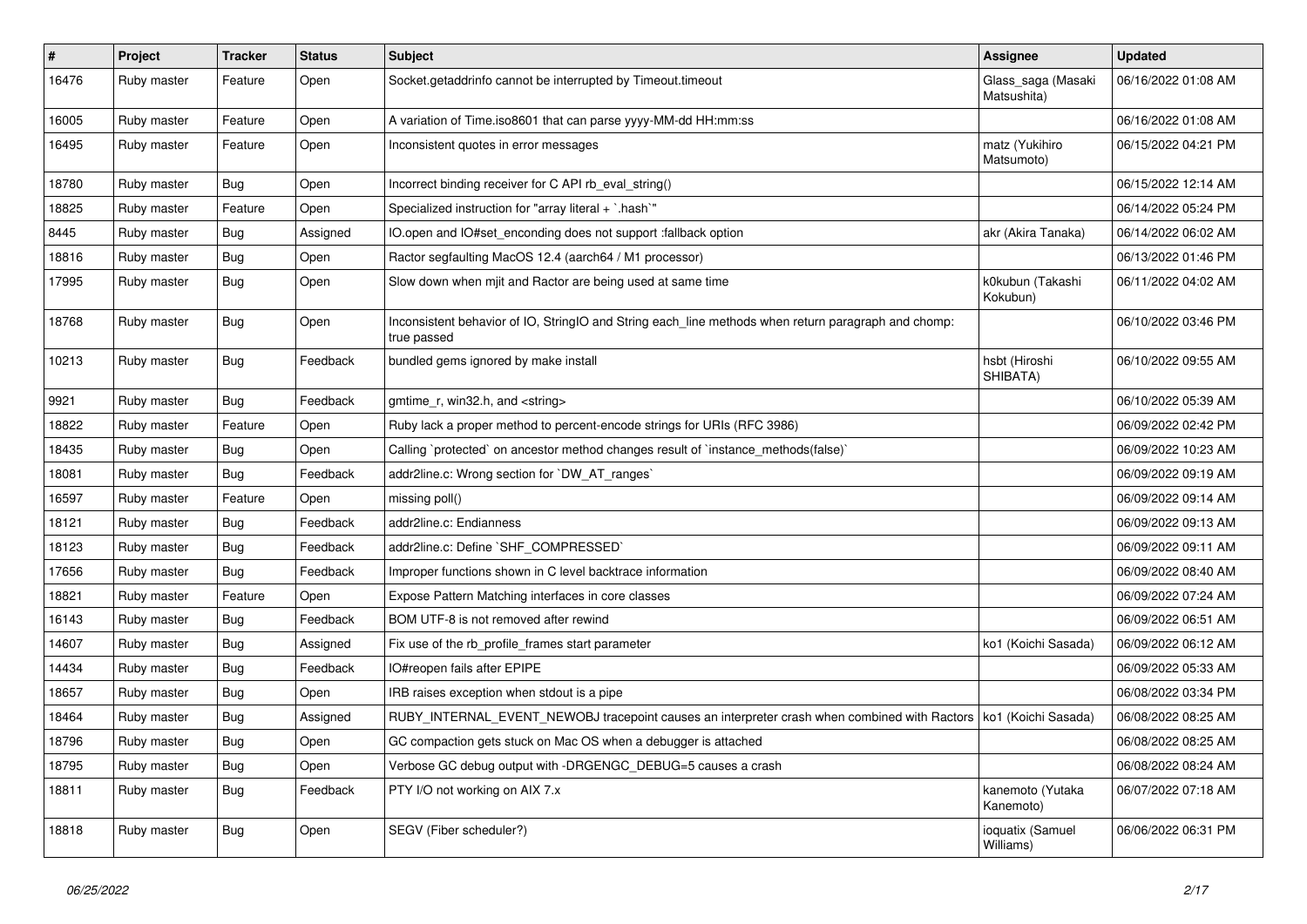| $\sharp$ | Project     | <b>Tracker</b> | <b>Status</b> | Subject                                                                                                                | <b>Assignee</b>               | <b>Updated</b>      |
|----------|-------------|----------------|---------------|------------------------------------------------------------------------------------------------------------------------|-------------------------------|---------------------|
| 18770    | Ruby master | Bug            | Open          | Inconsistent behavior of IO/StringIO's each methods when called with nil as a separator, limit and chomp:<br>true      |                               | 06/06/2022 05:38 PM |
| 18790    | Ruby master | Bug            | Assigned      | cannot load such file -- digest (LoadError)                                                                            | hsbt (Hiroshi<br>SHIBATA)     | 06/06/2022 12:41 AM |
| 16150    | Ruby master | Feature        | Open          | Add a way to request a frozen string from to_s                                                                         |                               | 06/03/2022 04:42 PM |
| 18815    | Ruby master | Feature        | Open          | instance_{eval,exec} vs Proc#>>                                                                                        |                               | 06/02/2022 05:17 PM |
| 18814    | Ruby master | Feature        | Open          | Ractor: add method to query incoming message queue size                                                                |                               | 06/02/2022 11:59 AM |
| 18812    | Ruby master | Feature        | Open          | Add ability to trace exit locations for YJIT                                                                           |                               | 06/01/2022 02:42 PM |
| 18658    | Ruby master | <b>Bug</b>     | Open          | Need openssl 3 support for Ubuntu 22.04 (Ruby 2.7.x and 3.0.x)                                                         | rhenium (Kazuki<br>Yamaguchi) | 05/30/2022 08:06 PM |
| 18613    | Ruby master | Bug            | Feedback      | Voluntary wanted: Some signal-related tests fail on FreeBSD 13                                                         | knu (Akinori MUSHA)           | 05/30/2022 01:43 AM |
| 18810    | Ruby master | <b>Bug</b>     | Open          | Make `Kernel#p` interruptable.                                                                                         | ioquatix (Samuel<br>Williams) | 05/30/2022 12:44 AM |
| 18608    | Ruby master | Bug            | Open          | 'require': cannot load such file -- ripper (LoadError) after 'make distclean'                                          |                               | 05/27/2022 04:10 AM |
| 18444    | Ruby master | <b>Bug</b>     | Open          | Trapped TSTP causes a locking deadlock in 3.0.3 onward                                                                 |                               | 05/26/2022 10:29 PM |
| 18286    | Ruby master | Bug            | Open          | Universal arm64/x86_84 binary built on an x86_64 machine segfaults/is killed on arm64                                  |                               | 05/26/2022 09:45 PM |
| 18678    | Ruby master | <b>Bug</b>     | Open          | Crash on Mac - vm_call0_cfunc_with_frame                                                                               |                               | 05/26/2022 05:40 PM |
| 18785    | Ruby master | <b>Bug</b>     | Feedback      | RbConfig::MAKEFILE_CONFIG["warnflags"] contains "-Wno-cast-function-type" which is not compatible<br>with clang 13.0.0 |                               | 05/25/2022 06:39 PM |
| 18805    | Ruby master | Bug            | Open          | IO::Buffer is inconsistent when returning a string from an empty buffer                                                |                               | 05/25/2022 12:45 PM |
| 14602    | Ruby master | Feature        | Open          | Version of dig that raises error if a key is not present                                                               |                               | 05/25/2022 12:02 PM |
| 18804    | Ruby master | <b>Bug</b>     | Open          | Invalid line number for putnil instruction                                                                             |                               | 05/25/2022 09:22 AM |
| 18799    | Ruby master | <b>Bug</b>     | Open          | Refinement#import_methods vs attr_reader                                                                               |                               | 05/25/2022 06:50 AM |
| 18798    | Ruby master | Feature        | Open          | UnboundMethod#==`with inherited classes                                                                                |                               | 05/25/2022 12:32 AM |
| 18761    | Ruby master | Misc           | Open          | provide an example wasm project                                                                                        | katei (Yuta Saito)            | 05/23/2022 11:01 AM |
| 18797    | Ruby master | <b>Bug</b>     | Open          | Third argument to Regexp.new is a bit broken                                                                           |                               | 05/23/2022 10:11 AM |
| 16829    | Ruby master | <b>Bug</b>     | Open          | Exceptions raised from within an enumerated method lose part of their stacktrace                                       |                               | 05/20/2022 07:25 PM |
| 18794    | Ruby master | <b>Bug</b>     | Open          | Windows ucrt - intermittent SEGV TestObjSpace#test_reachable_objects_during_iteration                                  |                               | 05/20/2022 05:19 PM |
| 18774    | Ruby master | Feature        | Open          | Add Queue#pop(timeout:)                                                                                                |                               | 05/20/2022 12:27 AM |
| 17996    | Ruby master | Bug            | Open          | Cygwin: thread + pipe behavior since Ruby 2.6                                                                          | cruby-cygwin                  | 05/19/2022 08:20 AM |
| 17882    | Ruby master | <b>Bug</b>     | Assigned      | bootstraptest/test_ractor.rb:224 segfaults on Cygwin                                                                   | cruby-cygwin                  | 05/19/2022 08:20 AM |
| 15334    | Ruby master | <b>Bug</b>     | Open          | child_info_fork::abort: address space needed by 'emoji_iso2022_kddi.so' on cygwin                                      | cruby-cygwin                  | 05/19/2022 08:20 AM |
| 15097    | Ruby master | <b>Bug</b>     | Open          | Gem install fails on Ruby 2.5.1 with Cygwin (get_dns_server_list undefined)                                            | cruby-cygwin                  | 05/19/2022 08:20 AM |
| 13999    | Ruby master | <b>Bug</b>     | Assigned      | Cygwin DDD ripper_state_lex.rb DDDDDDD                                                                                 | cruby-cygwin                  | 05/19/2022 08:20 AM |
| 12506    | Ruby master | <b>Bug</b>     | Assigned      | On cygwin, Feature #5994 does not work                                                                                 | cruby-cygwin                  | 05/19/2022 08:20 AM |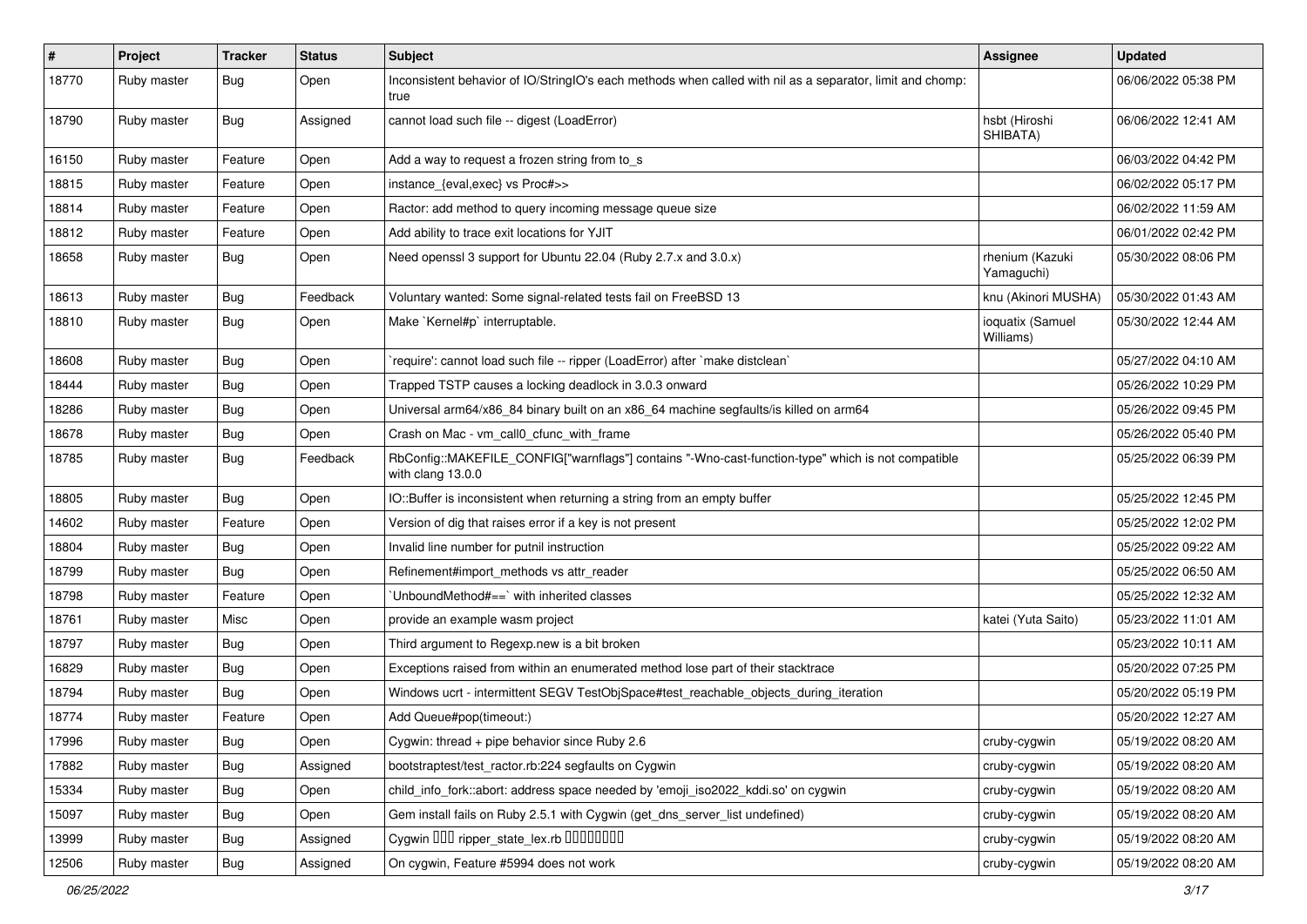| $\vert$ # | Project     | <b>Tracker</b> | <b>Status</b> | <b>Subject</b>                                                                           | Assignee            | <b>Updated</b>      |
|-----------|-------------|----------------|---------------|------------------------------------------------------------------------------------------|---------------------|---------------------|
| 12445     | Ruby master | <b>Bug</b>     | Assigned      | Testing TestlO#test_open_fifo_does_not_block_other_threads results in deadlock on cygwin | cruby-cygwin        | 05/19/2022 08:20 AM |
| 12444     | Ruby master | <b>Bug</b>     | Assigned      | Segmentation fault when running TestException#test_machine_stackoverflow on cygwin       | cruby-cygwin        | 05/19/2022 08:20 AM |
| 12442     | Ruby master | Bug            | Assigned      | TestArgf#test_textmode fails on cygwin                                                   | cruby-cygwin        | 05/19/2022 08:20 AM |
| 12440     | Ruby master | <b>Bug</b>     | Feedback      | make test-all is not working on cygwin                                                   | cruby-cygwin        | 05/19/2022 08:20 AM |
| 11840     | Ruby master | <b>Bug</b>     | Open          | Error with "make check" on Cygwin                                                        | cruby-cygwin        | 05/19/2022 08:20 AM |
| 9409      | Ruby master | <b>Bug</b>     | Open          | Cygwin I "filesystem" I encoding IIIIIIIIIIIII                                           | cruby-cygwin        | 05/19/2022 08:20 AM |
| 18783     | Ruby master | <b>Bug</b>     | Open          | OptionParser should recognize "-" as an optional argument                                |                     | 05/19/2022 12:15 AM |
| 18782     | Ruby master | Bug            | Open          | Race conditions in autoload when loading the same feature with multiple threads.         |                     | 05/18/2022 09:22 PM |
| 18751     | Ruby master | <b>Bug</b>     | Open          | Regression on master for Method#== when comparing public with private method             |                     | 05/18/2022 01:27 AM |
| 18789     | Ruby master | <b>Bug</b>     | Open          | make test-bundled-gems failed after make install                                         |                     | 05/18/2022 01:01 AM |
| 18784     | Ruby master | Bug            | Open          | FileUtils.rm_f` and `FileUtils.rm_rf` should not mask exceptions                         |                     | 05/16/2022 09:04 AM |
| 17363     | Ruby master | Feature        | Assigned      | Timeouts                                                                                 | ko1 (Koichi Sasada) | 05/14/2022 09:06 AM |
| 17316     | Ruby master | Feature        | Open          | On memoization                                                                           |                     | 05/13/2022 11:32 AM |
| 18776     | Ruby master | Feature        | Open          | <b>Object Shapes</b>                                                                     |                     | 05/13/2022 01:11 AM |
| 18654     | Ruby master | Feature        | Open          | Enhancements to prettyprint                                                              | akr (Akira Tanaka)  | 05/12/2022 01:44 PM |
| 18642     | Ruby master | Feature        | Open          | Named ripper fields                                                                      |                     | 05/12/2022 01:37 PM |
| 18763     | Ruby master | <b>Bug</b>     | Open          | The configure option "--with-openssl-dir" has lower precedence than pkg-config           |                     | 05/11/2022 11:39 AM |
| 18690     | Ruby master | Feature        | Open          | Allow `Kernel#then` to take arguments                                                    |                     | 05/10/2022 06:16 PM |
| 18764     | Ruby master | Bug            | Open          | Build Error when Using msys2-mingw64 and Ruby 3.2                                        |                     | 05/10/2022 06:48 AM |
| 18384     | Ruby master | Feature        | Open          | Pattern Match Object                                                                     |                     | 05/07/2022 06:01 PM |
| 18762     | Ruby master | Feature        | Open          | Add an Array#undigits that compliments Integer#digits                                    |                     | 05/03/2022 08:08 PM |
| 18760     | Ruby master | <b>Bug</b>     | Open          | Ractors vs "skynet" microbenchmark                                                       |                     | 05/02/2022 11:36 PM |
| 18750     | Ruby master | <b>Bug</b>     | Feedback      | Segmentation fault on SIGINT when waiting in TracePoint handler                          |                     | 04/29/2022 10:47 AM |
| 18758     | Ruby master | <b>Bug</b>     | Open          | Ruby fails to build on M1 Mac when x86 Homebrew is installed                             |                     | 04/28/2022 03:19 PM |
| 18759     | Ruby master | <b>Bug</b>     | Open          | snapshot-ruby_2_7: test failure on macos-12                                              |                     | 04/28/2022 12:18 AM |
| 18757     | Ruby master | Feature        | Open          | Introduce %R percent literal for anchored regular expression patterns                    |                     | 04/27/2022 05:30 PM |
| 18740     | Ruby master | <b>Bug</b>     | Open          | Use of rightward assignment changes line number needed for line-targeted TracePoint      |                     | 04/27/2022 09:56 AM |
| 18685     | Ruby master | Feature        | Open          | Enumerator.product: Cartesian product of enumerables                                     |                     | 04/26/2022 07:02 AM |
| 18133     | Ruby master | <b>Bug</b>     | Assigned      | LTO: TestGCCompact#test ast compacts segfaults on i686                                   |                     | 04/23/2022 04:19 PM |
| 18731     | Ruby master | <b>Bug</b>     | Open          | Parallel test-all sometimes does not run at all some tests                               |                     | 04/23/2022 12:58 PM |
| 18737     | Ruby master | Bug            | Open          | Windows 'require' is case independent                                                    |                     | 04/22/2022 06:18 PM |
| 18683     | Ruby master | Feature        | Open          | Allow to create hashes with a specific capacity.                                         |                     | 04/22/2022 02:34 PM |
| 18622     | Ruby master | <b>Bug</b>     | Open          | const_get still looks in Object, while lexical constant lookup no longer does            |                     | 04/22/2022 11:26 AM |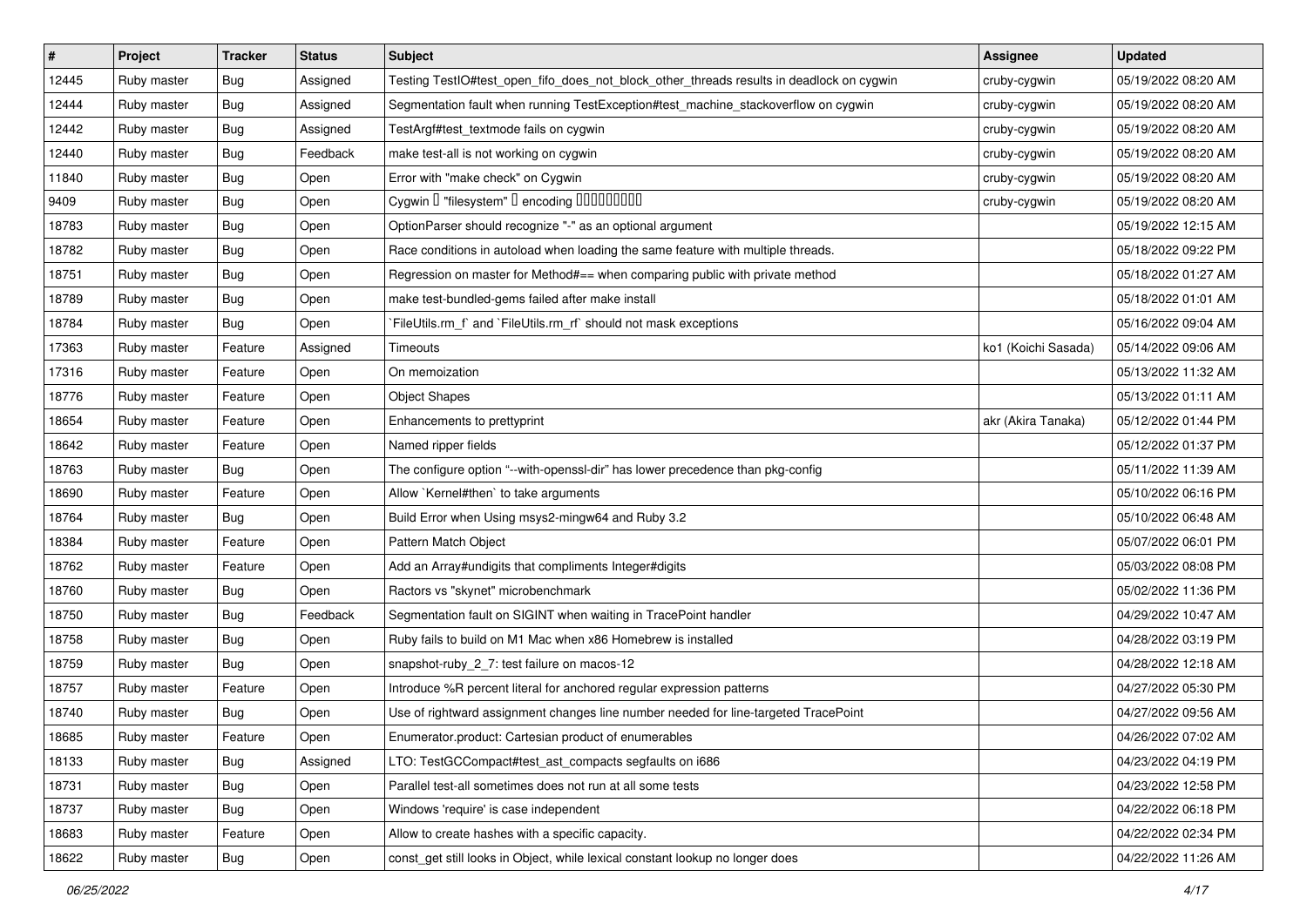| $\vert$ # | Project     | <b>Tracker</b> | <b>Status</b> | Subject                                                                                              | <b>Assignee</b>              | <b>Updated</b>      |
|-----------|-------------|----------------|---------------|------------------------------------------------------------------------------------------------------|------------------------------|---------------------|
| 18567     | Ruby master | Bug            | Open          | Depending on default gems in stdlib gems when not needed considered harmful                          | hsbt (Hiroshi<br>SHIBATA)    | 04/21/2022 04:45 PM |
| 18668     | Ruby master | Feature        | Open          | Merge `io-nonblock` gems into core                                                                   |                              | 04/21/2022 10:02 AM |
| 18630     | Ruby master | Feature        | Open          | Introduce general `IO#timeout` and `IO#timeout=`for all (non-)blocking operations.                   |                              | 04/21/2022 09:36 AM |
| 18677     | Ruby master | Bug            | Assigned      | BigDecimal#power (**) returns FloatDomainError when passing an infinite parameter                    | mrkn (Kenta Murata)          | 04/20/2022 02:04 AM |
| 18743     | Ruby master | Bug            | Open          | Enumerator#next / peek re-use each others stacktraces                                                |                              | 04/19/2022 02:42 PM |
| 18726     | Ruby master | Misc           | Open          | CI Error on c99 and c2x                                                                              | shyouhei (Shyouhei<br>Urabe) | 04/19/2022 09:05 AM |
| 10548     | Ruby master | Feature        | Open          | remove callcc (Callcc is now going obsoleted. Please use Fiber.)                                     |                              | 04/18/2022 09:07 AM |
| 18738     | Ruby master | <b>Bug</b>     | Open          | IRB can't recognize heredoc after words                                                              |                              | 04/18/2022 12:00 AM |
| 18727     | Ruby master | Bug            | Assigned      | Make failed on x86_64-cygwin (LoadError)                                                             | peterzhu2118 (Peter<br>Zhu)  | 04/16/2022 05:15 AM |
| 18736     | Ruby master | Feature        | Open          | self-p for method chain                                                                              |                              | 04/15/2022 11:09 AM |
| 18733     | Ruby master | <b>Bug</b>     | Open          | Ruby GC problems cause performance issue with Ractor                                                 |                              | 04/15/2022 09:13 AM |
| 18725     | Ruby master | Misc           | Open          | IO#write and IO#wait_writable block for write pipe if read pipe is closed in other thread on OpenBSD |                              | 04/13/2022 11:20 PM |
| 17849     | Ruby master | Feature        | Open          | Fix Timeout timeout so that it can be used in threaded Web servers                                   | matz (Yukihiro<br>Matsumoto) | 04/10/2022 06:26 AM |
| 18686     | Ruby master | Bug            | Open          | Regexp supporting unexpected age properties in Ruby < 3.2                                            |                              | 04/08/2022 06:52 PM |
| 18455     | Ruby master | Bug            | Open          | IO#close` has poor performance and difficult to understand semantics.                                |                              | 04/04/2022 02:02 AM |
| 18675     | Ruby master | Feature        | Open          | Add new exception class for resolv timeouts                                                          |                              | 04/01/2022 11:22 PM |
| 16978     | Ruby master | Feature        | Open          | Ruby should not use realpath for __FILE_                                                             | nobu (Nobuyoshi<br>Nakada)   | 04/01/2022 11:30 AM |
| 18674     | Ruby master | <b>Bug</b>     | Open          | Build failure `make up` with WSL2                                                                    |                              | 04/01/2022 08:51 AM |
| 18605     | Ruby master | Bug            | Open          | Fails to run on (newer) 32bit Windows with ucrt                                                      |                              | 04/01/2022 07:52 AM |
| 18594     | Ruby master | Feature        | Open          | Add a #to_h method on URI::Generic                                                                   |                              | 03/31/2022 01:18 PM |
| 18247     | Ruby master | <b>Bug</b>     | Open          | weird results for `Array#slice` or `Array#[]` with argument of type `Enumerator::ArithmeticSequence` |                              | 03/30/2022 11:05 PM |
| 18396     | Ruby master | <b>Bug</b>     | Open          | An unexpected "hash value omission" syntax error when without parentheses call expr follows          |                              | 03/29/2022 09:58 PM |
| 18666     | Ruby master | <b>Bug</b>     | Open          | No rule to make target 'yaml/yaml.h', needed by 'api.o'                                              | hsbt (Hiroshi<br>SHIBATA)    | 03/29/2022 11:17 AM |
| 18571     | Ruby master | Feature        | Assigned      | Removed the bundled sources from release package after Ruby 3.2                                      | hsbt (Hiroshi<br>SHIBATA)    | 03/28/2022 06:23 AM |
| 18661     | Ruby master | <b>Bug</b>     | Open          | Net::HTTP behavior changed between 2.6 and 3.1 on windows.                                           |                              | 03/25/2022 01:57 PM |
| 18659     | Ruby master | Feature        | Open          | Create a Binding at the time of an exception and make it available to Rescue                         |                              | 03/25/2022 10:55 AM |
| 18179     | Ruby master | Feature        | Open          | Add Math methods to Numeric                                                                          |                              | 03/24/2022 02:54 PM |
| 18462     | Ruby master | Feature        | Open          | Proposal to merge WASI based WebAssembly support                                                     |                              | 03/24/2022 03:05 AM |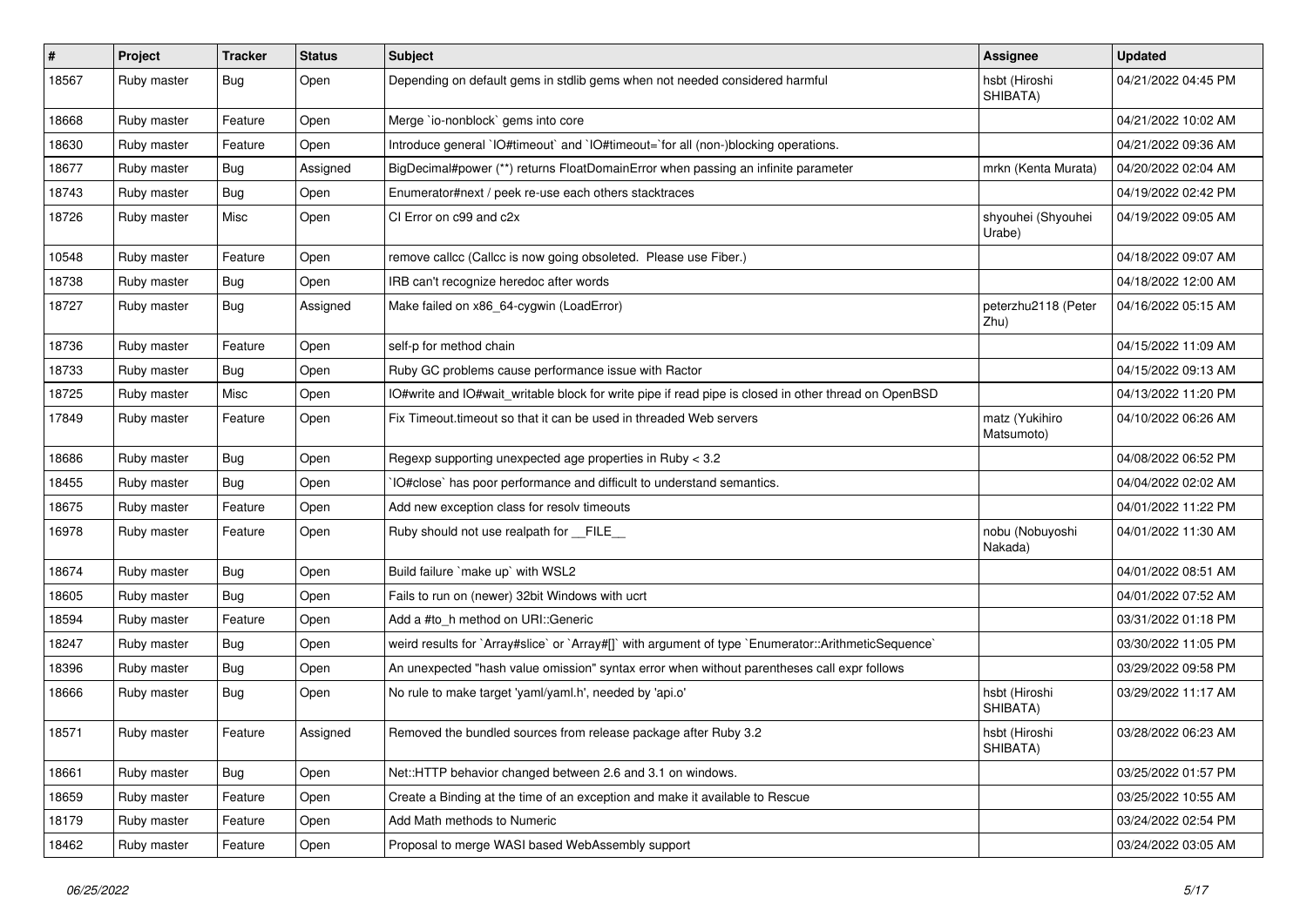| $\vert$ # | Project     | <b>Tracker</b> | <b>Status</b> | <b>Subject</b>                                                                                                          | Assignee                   | <b>Updated</b>      |
|-----------|-------------|----------------|---------------|-------------------------------------------------------------------------------------------------------------------------|----------------------------|---------------------|
| 18371     | Ruby master | Misc           | Assigned      | Release branches (release information in general)                                                                       | naruse (Yui NARUSE)        | 03/23/2022 10:32 PM |
| 18553     | Ruby master | Bug            | Open          | Memory leak on compiling method call with kwargs                                                                        | ko1 (Koichi Sasada)        | 03/23/2022 09:34 PM |
| 18651     | Ruby master | Bug            | Open          | oob access in CP51932 -> CP50220 transcoder                                                                             | akr (Akira Tanaka)         | 03/23/2022 01:17 PM |
| 18639     | Ruby master | Feature        | Open          | Update Unicode data to Unicode Version 15.0.0                                                                           | duerst (Martin Dürst)      | 03/22/2022 07:38 PM |
| 17548     | Ruby master | Feature        | Open          | Need simple way to include symlink directories in Dir.glob                                                              |                            | 03/21/2022 01:35 PM |
| 17196     | Ruby master | <b>Bug</b>     | Assigned      | Segmentation Fault with Socket#close in Ractors                                                                         | ko1 (Koichi Sasada)        | 03/20/2022 01:52 PM |
| 18640     | Ruby master | Feature        | Open          | default empty string argument for `String#sub` and `String#sub!`, e.g. `"hello".sub("I")`                               |                            | 03/19/2022 02:33 AM |
| 18648     | Ruby master | Feature        | Feedback      | ruby2_keywords and  name arguments with impossible names                                                                |                            | 03/18/2022 06:25 PM |
| 18647     | Ruby master | Feature        | Open          | Non-recursive option for iseq-targeted Tracepoints in ruby 2.6+                                                         |                            | 03/18/2022 09:41 AM |
| 18576     | Ruby master | Feature        | Open          | Rename `ASCII-8BIT` encoding to `BINARY`                                                                                |                            | 03/17/2022 03:06 PM |
| 18583     | Ruby master | Feature        | Open          | Pattern-matching: API for custom unpacking strategies?                                                                  |                            | 03/17/2022 01:10 PM |
| 18614     | Ruby master | Bug            | Open          | Error (busy loop) in<br>TestGemCommandsSetupCommand#test_destdir_flag_does_not_try_to_write_to_the_default_gem_hom<br>e | hsbt (Hiroshi<br>SHIBATA)  | 03/17/2022 01:03 AM |
| 15592     | Ruby master | Feature        | Open          | mode where "autoload" behaves like an immediate "require"                                                               |                            | 03/16/2022 09:58 AM |
| 18623     | Ruby master | Bug            | Open          | make runnable` does not work                                                                                            | nobu (Nobuyoshi<br>Nakada) | 03/16/2022 01:28 AM |
| 18617     | Ruby master | Feature        | Open          | Allow multiples keys in Hash#[] acting like Hash#dig                                                                    |                            | 03/10/2022 01:36 PM |
| 18580     | Ruby master | Bug            | Open          | Range#include? inconsistency for beginless String ranges                                                                |                            | 03/09/2022 10:22 PM |
| 18616     | Ruby master | <b>Bug</b>     | Open          | Error with clang(1) on MacOS due to _declspec()                                                                         |                            | 03/09/2022 10:50 AM |
| 18607     | Ruby master | <b>Bug</b>     | Feedback      | Ruby 2.7.5 fails to configure on macOS Monterey on mac with M1 Pro                                                      |                            | 03/04/2022 01:08 PM |
| 18476     | Ruby master | Bug            | Open          | Call to require stuck forever after receiving EAGAIN on writev when running with zeus                                   |                            | 02/28/2022 02:55 PM |
| 18603     | Ruby master | Feature        | Open          | Allow syntax like obj.method(arg)=value                                                                                 |                            | 02/27/2022 05:04 PM |
| 18597     | Ruby master | Feature        | Open          | Strings need a named method like `dup` that doesn't duplicate if receiver is mutable                                    |                            | 02/26/2022 11:56 PM |
| 18169     | Ruby master | Bug            | Assigned      | Local copies of gemified libraries are being released out of sync with their gems                                       | hsbt (Hiroshi<br>SHIBATA)  | 02/25/2022 05:40 PM |
| 18601     | Ruby master | Bug            | Open          | Invalid byte sequences in Big5 encodings                                                                                | duerst (Martin Dürst)      | 02/23/2022 07:59 AM |
| 18498     | Ruby master | Feature        | Open          | Introduce a public WeakKeysMap that compares by equality                                                                |                            | 02/20/2022 04:06 PM |
| 18593     | Ruby master | Feature        | Open          | Add back URI.escape                                                                                                     |                            | 02/18/2022 07:45 PM |
| 16989     | Ruby master | Feature        | Open          | Sets: need $\Psi$                                                                                                       | knu (Akinori MUSHA)        | 02/18/2022 02:57 AM |
| 18568     | Ruby master | Feature        | Open          | Explore lazy RubyGems boot to reduce need for --disable-gems                                                            |                            | 02/17/2022 07:15 AM |
| 18587     | Ruby master | Misc           | Open          | What was the reason behind Ruby choosing SipHash for Hash?                                                              |                            | 02/17/2022 12:02 AM |
| 18463     | Ruby master | Feature        | Open          | Random number generation with xoshiro                                                                                   |                            | 02/13/2022 09:12 AM |
| 16122     | Ruby master | Feature        | Feedback      | Struct::Value: simple immutable value object                                                                            |                            | 02/12/2022 09:54 PM |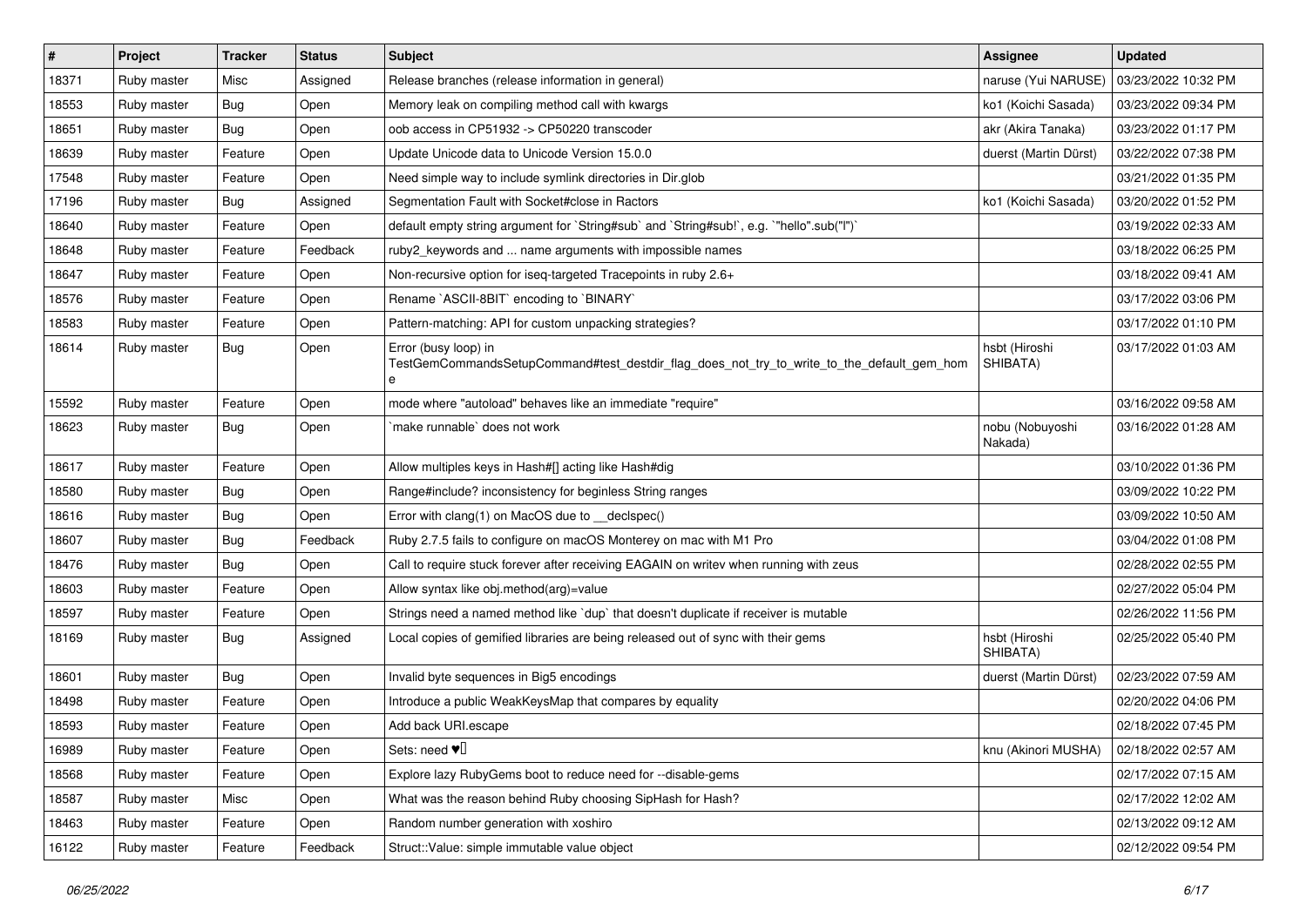| $\vert$ # | Project     | <b>Tracker</b> | <b>Status</b> | Subject                                                                                                        | <b>Assignee</b>              | <b>Updated</b>      |
|-----------|-------------|----------------|---------------|----------------------------------------------------------------------------------------------------------------|------------------------------|---------------------|
| 18257     | Ruby master | <b>Bug</b>     | Open          | rb_mRubyVMFrozenCore is broken by GC run                                                                       |                              | 02/10/2022 12:36 PM |
| 18572     | Ruby master | <b>Bug</b>     | Assigned      | Performance regression when invoking refined methods                                                           | ko1 (Koichi Sasada)          | 02/10/2022 12:48 AM |
| 18573     | Ruby master | Feature        | Open          | Object#pack1                                                                                                   |                              | 02/08/2022 08:51 AM |
| 18438     | Ruby master | Feature        | Open          | Add `Exception#additional_message` to show additional error information                                        |                              | 02/07/2022 02:55 AM |
| 18368     | Ruby master | Feature        | Open          | Range#step semantics for non-Numeric ranges                                                                    |                              | 02/02/2022 03:42 PM |
| 18564     | Ruby master | Feature        | Open          | Add Exception#detailed_message                                                                                 | mame (Yusuke<br>Endoh)       | 02/01/2022 08:06 PM |
| 16512     | Ruby master | Misc           | Assigned      | Improving `www.ruby-lang.org` reference by merging with `rubyreferences.github.io`                             | zverok (Victor<br>Shepelev)  | 02/01/2022 12:28 PM |
| 18402     | Ruby master | Feature        | Open          | <b>Argument Labels</b>                                                                                         |                              | 01/31/2022 06:14 PM |
| 18554     | Ruby master | Feature        | Open          | Move unicode_normalize to a default gem                                                                        |                              | 01/31/2022 05:51 PM |
| 17263     | Ruby master | Bug            | Open          | Fiber context switch degrades with number of fibers, limit on number of fibers                                 |                              | 01/31/2022 02:47 PM |
| 18559     | Ruby master | Feature        | Open          | Allocation tracing: Objects created by the parser are attributed to Kernel.require                             |                              | 01/31/2022 12:14 PM |
| 11064     | Ruby master | Bug            | Open          | #singleton_methods for objects with special singleton_class returns an empty array                             |                              | 01/31/2022 05:02 AM |
| 18515     | Ruby master | Feature        | Open          | Add Range#reverse_each implementation for performance                                                          |                              | 01/31/2022 02:23 AM |
| 18285     | Ruby master | Feature        | Open          | NoMethodError#message uses a lot of CPU/is really expensive to call                                            |                              | 01/30/2022 12:45 PM |
| 18551     | Ruby master | Feature        | Open          | Make Range#reverse_each to raise an exception if endless                                                       |                              | 01/28/2022 11:13 PM |
| 18518     | Ruby master | <b>Bug</b>     | Open          | NoMemoryError + [FATAL] failed to allocate memory for twice 1 << large                                         |                              | 01/28/2022 01:40 PM |
| 18136     | Ruby master | Feature        | Open          | take_while_after                                                                                               |                              | 01/28/2022 06:23 AM |
| 18408     | Ruby master | Feature        | Assigned      | Allow pattern match to set instance variables                                                                  | ktsj (Kazuki<br>Tsujimoto)   | 01/26/2022 07:07 PM |
| 18507     | Ruby master | Bug            | Open          | Incorrect target_os detection in configure script                                                              |                              | 01/25/2022 08:57 AM |
| 18181     | Ruby master | Feature        | Open          | Introduce Enumerable#min_with_value, max_with_value, and minmax_with_value                                     |                              | 01/25/2022 07:33 AM |
| 18510     | Ruby master | Bug            | Open          | Unexpected waiting for console when starting ruby on windows                                                   |                              | 01/23/2022 02:53 PM |
| 16757     | Ruby master | Feature        | Open          | Add intersection to Range                                                                                      |                              | 01/22/2022 07:26 AM |
| 18506     | Ruby master | <b>Bug</b>     | Open          | make and make install rebuild items every time unnecessarily - sometimes causing races in parallel<br>installs |                              | 01/21/2022 01:46 PM |
| 14394     | Ruby master | Feature        | Open          | Class.descendants                                                                                              | ko1 (Koichi Sasada)          | 01/20/2022 10:46 PM |
| 18429     | Ruby master | <b>Bug</b>     | Open          | Configure ruby-3.0.3 on Solaris 10 Unknown keyword 'URL' in './ruby.tmp.pc'                                    |                              | 01/18/2022 09:15 PM |
| 18494     | Ruby master | Feature        | Open          | [RFC] ENV["RUBY_GC_"]= changes GC parameters dynamically                                                       |                              | 01/17/2022 11:15 PM |
| 15559     | Ruby master | Feature        | Open          | Logical XOR (^^) operator                                                                                      |                              | 01/16/2022 03:20 AM |
| 16986     | Ruby master | Feature        | Open          | Anonymous Struct literal                                                                                       | matz (Yukihiro<br>Matsumoto) | 01/15/2022 04:57 PM |
| 18492     | Ruby master | <b>Bug</b>     | Open          | 'rb rescue2' inside 'rb protect' segfaults on Windows                                                          |                              | 01/14/2022 03:17 PM |
| 18472     | Ruby master | <b>Bug</b>     | Open          | rb_w32_map_errno is not found on Ruby-3.1.0                                                                    |                              | 01/13/2022 09:59 AM |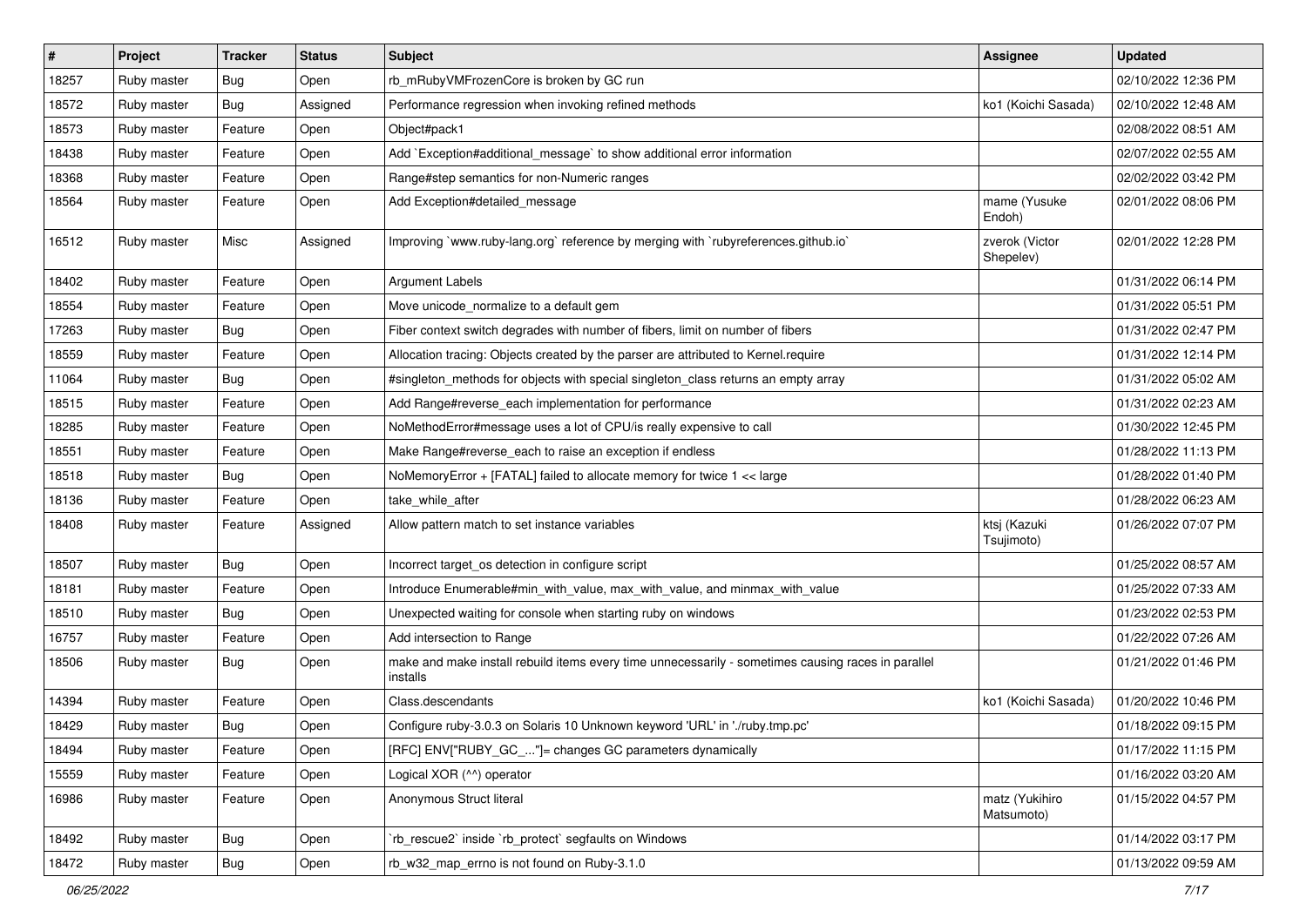| $\sharp$ | Project     | <b>Tracker</b> | <b>Status</b> | <b>Subject</b>                                                                    | Assignee                                | <b>Updated</b>      |
|----------|-------------|----------------|---------------|-----------------------------------------------------------------------------------|-----------------------------------------|---------------------|
| 18478    | Ruby master | Feature        | Open          | Module#constant_pairs                                                             |                                         | 01/11/2022 07:55 PM |
| 18477    | Ruby master | Feature        | Open          | Float#sqrt and Integer#sqrt                                                       |                                         | 01/11/2022 07:34 PM |
| 18473    | Ruby master | Bug            | Open          | Raw data in Socket:: Option#inspect on Amazon Linux 2                             |                                         | 01/11/2022 02:13 PM |
| 18439    | Ruby master | Feature        | Open          | Support YJIT for VC++                                                             | maximecb (Maxime<br>Chevalier-Boisvert) | 01/10/2022 11:29 PM |
| 12125    | Ruby master | Feature        | Open          | Proposal: Shorthand operator for Object#method                                    |                                         | 01/07/2022 06:23 PM |
| 17473    | Ruby master | Feature        | Open          | Make Pathname to embedded class of Ruby                                           | akr (Akira Tanaka)                      | 01/07/2022 09:25 AM |
| 18277    | Ruby master | Bug            | Open          | buffer error (Zlib::BufError) in Zlib::Deflate#deflate when using MJIT            | k0kubun (Takashi<br>Kokubun)            | 01/05/2022 03:04 PM |
| 18459    | Ruby master | Feature        | Assigned      | IRB autocomplete dropdown colour options                                          | aycabta (aycabta .)                     | 01/05/2022 02:15 AM |
| 18454    | Ruby master | Bug            | Open          | YJIT slowing down key Discourse benchmarks                                        |                                         | 01/04/2022 08:45 AM |
| 18457    | Ruby master | <b>Bug</b>     | Open          | ruby 2.7.5 fiddle/types.rb use uint32_t but fiddle/cparser.rb lacks uint32_t      |                                         | 01/03/2022 01:00 PM |
| 18132    | Ruby master | Bug            | Open          | TODO: fix ccan/list thread safety                                                 |                                         | 01/02/2022 08:22 AM |
| 18456    | Ruby master | Bug            | Open          | rdoc non-determinism: module includes can be added once or twice to generated .ri |                                         | 01/01/2022 11:16 PM |
| 12901    | Ruby master | Feature        | Open          | Anonymous functions without scope lookup overhead                                 |                                         | 01/01/2022 12:30 PM |
| 14982    | Ruby master | Feature        | Open          | Improve namespace system in ruby to avoiding top-level names chaos                | matz (Yukihiro<br>Matsumoto)            | 12/31/2021 05:39 PM |
| 18440    | Ruby master | Feature        | Open          | YJIT is enabled if any YJIT tuning options are set                                |                                         | 12/30/2021 08:17 PM |
| 18376    | Ruby master | Feature        | Open          | Version comparison API                                                            |                                         | 12/30/2021 10:33 AM |
| 18450    | Ruby master | Feature        | Assigned      | Force break in prettyprint                                                        | akr (Akira Tanaka)                      | 12/29/2021 02:02 PM |
| 18332    | Ruby master | Feature        | Open          | a ? b                                                                             |                                         | 12/29/2021 04:38 AM |
| 18430    | Ruby master | <b>Bug</b>     | Feedback      | Raspberry Pi 3.0.3 Compile Issue                                                  |                                         | 12/28/2021 12:46 AM |
| 18404    | Ruby master | Misc           | Open          | 3.1 documentation problems tracking ticket                                        |                                         | 12/24/2021 03:59 PM |
| 18423    | Ruby master | Feature        | Open          | Installing stable versions like 3.0.3 from source generates fatal error by make   |                                         | 12/23/2021 11:44 PM |
| 16817    | Ruby master | Feature        | Open          | attr_predicate or attr_query or attr_something for ? methods                      |                                         | 12/23/2021 11:44 PM |
| 16347    | Ruby master | Feature        | Open          | InmutableObject                                                                   |                                         | 12/23/2021 11:44 PM |
| 16118    | Ruby master | Feature        | Open          | Array .difference allow custom comparison                                         |                                         | 12/23/2021 11:44 PM |
| 15458    | Ruby master | Feature        | Open          | Automatic Exception#cause print in IRB                                            |                                         | 12/23/2021 11:44 PM |
| 15419    | Ruby master | Feature        | Open          | Allow Kernel#tap to be invoked with arguments like Kernel#send                    |                                         | 12/23/2021 11:43 PM |
| 15036    | Ruby master | Feature        | Open          | after upgrade when run apt upgrade metasploit                                     |                                         | 12/23/2021 11:43 PM |
| 14465    | Ruby master | Feature        | Open          | rename/alias and then obsolete UDPSocket::send                                    |                                         | 12/23/2021 11:43 PM |
| 14463    | Ruby master | Feature        | Open          | Allow comments to precede dots in member expressions                              |                                         | 12/23/2021 11:43 PM |
| 14449    | Ruby master | Feature        | Open          | error when trying to run rails s                                                  |                                         | 12/23/2021 11:43 PM |
| 12867    | Ruby master | Feature        | Open          | Add ability to check validity of a URL                                            |                                         | 12/23/2021 11:43 PM |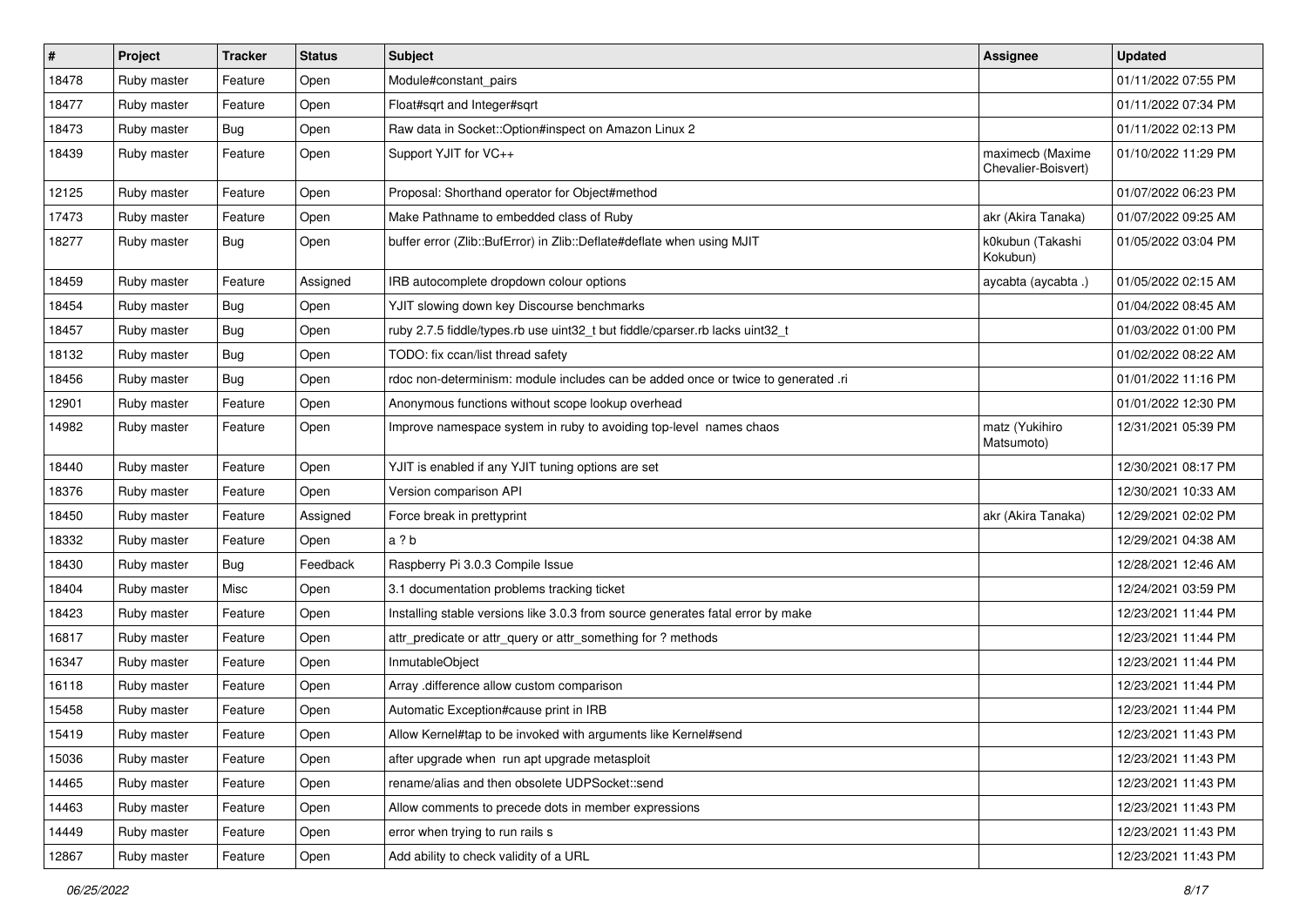| $\sharp$ | Project     | <b>Tracker</b> | <b>Status</b> | Subject                                                                                                                                                                           | <b>Assignee</b>              | <b>Updated</b>      |
|----------|-------------|----------------|---------------|-----------------------------------------------------------------------------------------------------------------------------------------------------------------------------------|------------------------------|---------------------|
| 12057    | Ruby master | Feature        | Open          | Allow methods with `yield` to be called without a block                                                                                                                           |                              | 12/23/2021 11:43 PM |
| 12021    | Ruby master | Feature        | Open          | Final instance variables                                                                                                                                                          |                              | 12/23/2021 11:43 PM |
| 12019    | Ruby master | Feature        | Open          | Better low-level support for writing concurrent libraries                                                                                                                         | matz (Yukihiro<br>Matsumoto) | 12/23/2021 11:43 PM |
| 11627    | Ruby master | Feature        | Open          | make `nonzero` an alias of `nonzero?`                                                                                                                                             | matz (Yukihiro<br>Matsumoto) | 12/23/2021 11:43 PM |
| 11026    | Ruby master | Feature        | Open          | How atomic should dynamic regexp with "once" flag be?                                                                                                                             |                              | 12/23/2021 11:43 PM |
| 10829    | Ruby master | Feature        | Open          | Add to proc method to the Array class                                                                                                                                             |                              | 12/23/2021 11:43 PM |
| 10634    | Ruby master | Feature        | Open          | Baselining with Benchmark                                                                                                                                                         |                              | 12/23/2021 11:43 PM |
| 10528    | Ruby master | Feature        | Open          | Allow line breaks instead of commas in arrays, hashes, argument lists, etc.                                                                                                       |                              | 12/23/2021 11:43 PM |
| 10477    | Ruby master | Feature        | Open          | Implicit interfaces                                                                                                                                                               |                              | 12/23/2021 11:43 PM |
| 10371    | Ruby master | Feature        | Open          | Use Thread#handle_interrupt in MonitorMixin                                                                                                                                       |                              | 12/23/2021 11:43 PM |
| 10273    | Ruby master | Feature        | Open          | Immutable Ruby                                                                                                                                                                    |                              | 12/23/2021 11:43 PM |
| 10217    | Ruby master | Feature        | Open          | Dir constructor similar to Pathname constructor                                                                                                                                   |                              | 12/23/2021 11:43 PM |
| 9947     | Ruby master | Feature        | Open          | Make `Object#send` and `Object#method` private                                                                                                                                    |                              | 12/23/2021 11:43 PM |
| 9941     | Ruby master | Feature        | Open          | Issue a warning when 'module' or 'class' keyword causes re-initialization of a constant that will become<br>the module/class name, instead of creating/reopening the module/class |                              | 12/23/2021 11:43 PM |
| 9804     | Ruby master | Feature        | Open          | File::CREATE as a synonym for File::CREAT                                                                                                                                         |                              | 12/23/2021 11:43 PM |
| 9686     | Ruby master | Feature        | Open          | Syntax for symbols used in hashes                                                                                                                                                 |                              | 12/23/2021 11:43 PM |
| 9402     | Ruby master | Feature        | Open          | A syntax to specify the default value of a hash                                                                                                                                   |                              | 12/23/2021 11:43 PM |
| 9401     | Ruby master | Feature        | Open          | Yet another syntax for literal anonymous functions (lambdas)                                                                                                                      |                              | 12/23/2021 11:43 PM |
| 8961     | Ruby master | Feature        | Open          | Synchronizable module to easily wrap methods in a mutex                                                                                                                           |                              | 12/23/2021 11:43 PM |
| 8947     | Ruby master | Feature        | Open          | make alias, alias_method, attr_* return name of the alias                                                                                                                         |                              | 12/23/2021 11:43 PM |
| 8896     | Ruby master | Feature        | Open          | #tap with missing block                                                                                                                                                           |                              | 12/23/2021 11:43 PM |
| 8848     | Ruby master | Feature        | Open          | Syntax for binary strings                                                                                                                                                         |                              | 12/23/2021 11:43 PM |
| 8751     | Ruby master | Feature        | Open          | Add offsets to method#source_location                                                                                                                                             |                              | 12/23/2021 11:43 PM |
| 8681     | Ruby master | Feature        | Open          | Net::HTTP should set TCP_NODELAY for requests with body                                                                                                                           |                              | 12/23/2021 11:43 PM |
| 8640     | Ruby master | Feature        | Open          | Add Time#elapsed to return nanoseconds since creation                                                                                                                             |                              | 12/23/2021 11:43 PM |
| 8635     | Ruby master | Feature        | Open          | attr_accessor with default block                                                                                                                                                  |                              | 12/23/2021 11:43 PM |
| 8626     | Ruby master | Feature        | Open          | Add a Set coercion method to the standard lib: Set(possible_set)                                                                                                                  |                              | 12/23/2021 11:43 PM |
| 8619     | Ruby master | Feature        | Open          | <b>Standard Profiling API</b>                                                                                                                                                     |                              | 12/23/2021 11:43 PM |
| 8570     | Ruby master | Feature        | Open          | Better mechanisms to safely load classes concurrently                                                                                                                             |                              | 12/23/2021 11:43 PM |
| 8291     | Ruby master | Feature        | Open          | Allow retrieving the root Fiber of a Thread                                                                                                                                       |                              | 12/23/2021 11:43 PM |
| 8275     | Ruby master | Feature        | Open          | Add Module#public_const_get                                                                                                                                                       |                              | 12/23/2021 11:43 PM |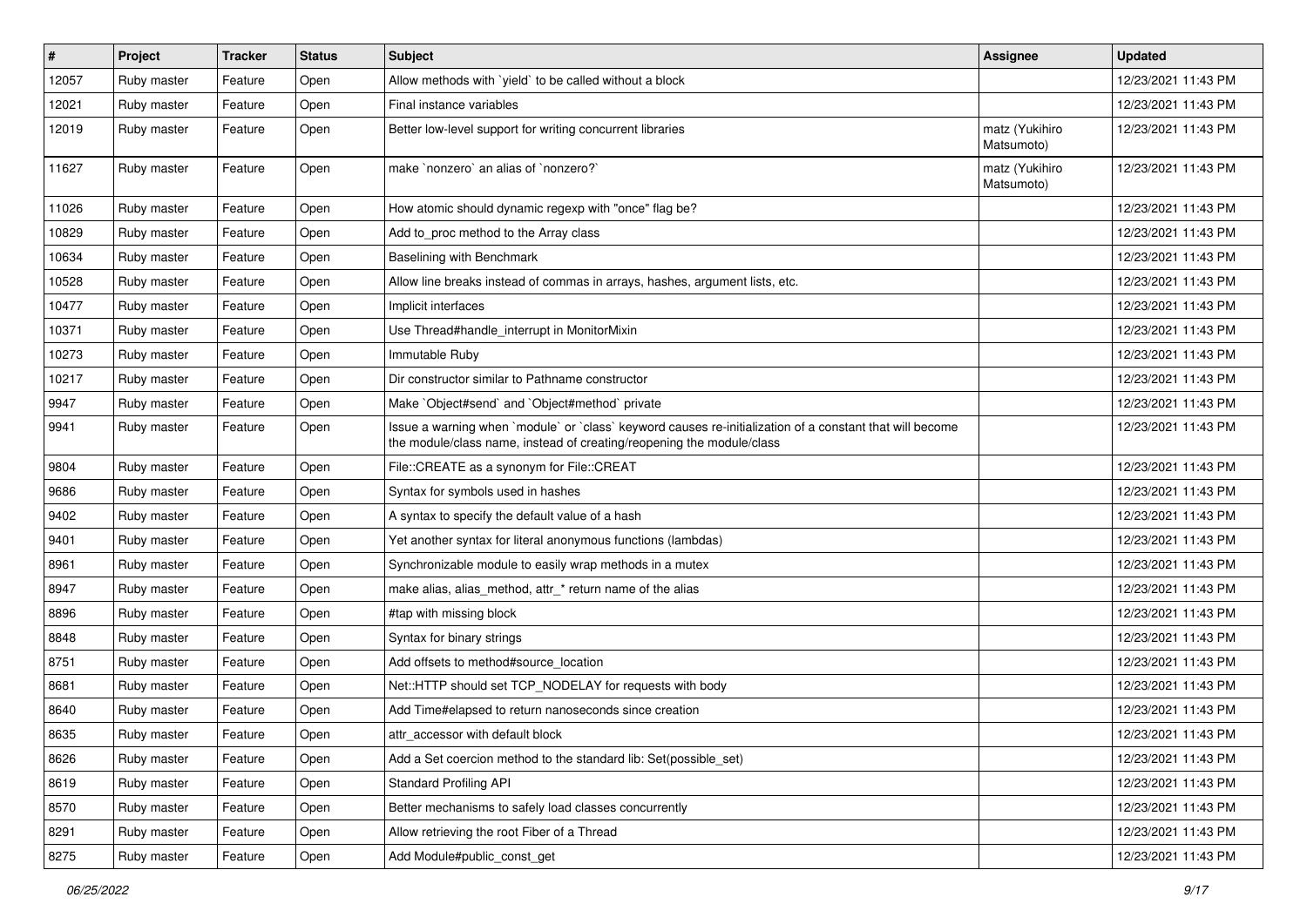| $\pmb{\#}$ | Project     | <b>Tracker</b> | <b>Status</b> | Subject                                                                                         | Assignee                     | <b>Updated</b>      |
|------------|-------------|----------------|---------------|-------------------------------------------------------------------------------------------------|------------------------------|---------------------|
| 8259       | Ruby master | Feature        | Open          | Atomic attributes accessors                                                                     |                              | 12/23/2021 11:43 PM |
| 8088       | Ruby master | Feature        | Open          | Method#parameters (and friends) should provide useful information about core methods            |                              | 12/23/2021 11:43 PM |
| 7895       | Ruby master | Feature        | Open          | Exception#backtrace_locations to go with Thread#backtrace_locations and Kernel#caller_locations |                              | 12/23/2021 11:43 PM |
| 7845       | Ruby master | Feature        | Open          | Strip doesn't handle unicode space characters in ruby 1.9.2 & 1.9.3 (does in 1.9.1)             |                              | 12/23/2021 11:43 PM |
| 7747       | Ruby master | Feature        | Open          | Expanded API for Binding semantics                                                              |                              | 12/23/2021 11:43 PM |
| 15344      | Ruby master | Feature        | Feedback      | Being proactive about Ruby security                                                             |                              | 12/23/2021 11:40 PM |
| 12982      | Ruby master | Feature        | Feedback      | ruby 2.3.1 got crash on macos                                                                   |                              | 12/23/2021 11:40 PM |
| 12020      | Ruby master | Feature        | Assigned      | Documenting Ruby memory model                                                                   | ko1 (Koichi Sasada)          | 12/23/2021 11:40 PM |
| 9678       | Ruby master | Feature        | Feedback      | New heredoc syntax                                                                              |                              | 12/23/2021 11:40 PM |
| 9023       | Ruby master | Feature        | Assigned      | Array#tail                                                                                      | matz (Yukihiro<br>Matsumoto) | 12/23/2021 11:40 PM |
| 8272       | Ruby master | Feature        | Open          | Transfer feature tracking to CommonRuby                                                         |                              | 12/23/2021 11:40 PM |
| 8271       | Ruby master | Feature        | Assigned      | Proposal for moving to a more visible, formal process for feature requests                      | matz (Yukihiro<br>Matsumoto) | 12/23/2021 11:40 PM |
| 8263       | Ruby master | Feature        | Assigned      | Support discovering yield state of individual Fibers                                            | ko1 (Koichi Sasada)          | 12/23/2021 11:40 PM |
| 8258       | Ruby master | Feature        | Feedback      | Dir#escape_glob                                                                                 |                              | 12/23/2021 11:40 PM |
| 8096       | Ruby master | Feature        | Feedback      | introduce Time.current timestamp                                                                | matz (Yukihiro<br>Matsumoto) | 12/23/2021 11:40 PM |
| 6308       | Ruby master | Feature        | Assigned      | Eliminate delegation from WeakRef                                                               | matz (Yukihiro<br>Matsumoto) | 12/23/2021 11:40 PM |
| 18411      | Ruby master | Feature        | Open          | Introduce `Fiber.blocking` for disabling scheduler.                                             |                              | 12/23/2021 05:10 PM |
| 18420      | Ruby master | Misc           | Open          | Question about how to handle IO.pipe reader and writer when forking                             |                              | 12/22/2021 12:04 AM |
| 18380      | Ruby master | Bug            | Open          | TestAddressResolve#test_socket_getnameinfo_domain_blocking test failures                        |                              | 12/21/2021 04:22 PM |
| 17339      | Ruby master | Feature        | Assigned      | Semantic grouping with BigDecimal#to_s                                                          | mrkn (Kenta Murata)          | 12/20/2021 12:39 PM |
| 18418      | Ruby master | Feature        | Open          | Add Net::HTTP#security_level=                                                                   |                              | 12/19/2021 11:58 AM |
| 17785      | Ruby master | Feature        | Open          | Allow named parameters to be keywords                                                           | matz (Yukihiro<br>Matsumoto) | 12/17/2021 06:10 PM |
| 18413      | Ruby master | <b>Bug</b>     | Open          | Segfault in `ripper/lexer.rb`                                                                   |                              | 12/17/2021 04:49 PM |
| 18412      | Ruby master | <b>Bug</b>     | Open          | Segfault in test_ractor.rb                                                                      |                              | 12/17/2021 04:23 AM |
| 18410      | Ruby master | Feature        | Open          | Proposal to make inspect include underscores on numerics                                        |                              | 12/16/2021 09:07 AM |
| 18296      | Ruby master | Feature        | Open          | Custom exception formatting should override `Exception#full_message`.                           |                              | 12/15/2021 08:49 PM |
| 17826      | Ruby master | <b>Bug</b>     | Assigned      | Ractor#take hangs if used in multiple Threads                                                   | ko1 (Koichi Sasada)          | 12/15/2021 01:30 PM |
| 18381      | Ruby master | Bug            | Assigned      | Default vs Bundled gems                                                                         | hsbt (Hiroshi<br>SHIBATA)    | 12/15/2021 11:09 AM |
| 12084      | Ruby master | Feature        | Open          | Class#instance`                                                                                 |                              | 12/14/2021 08:52 PM |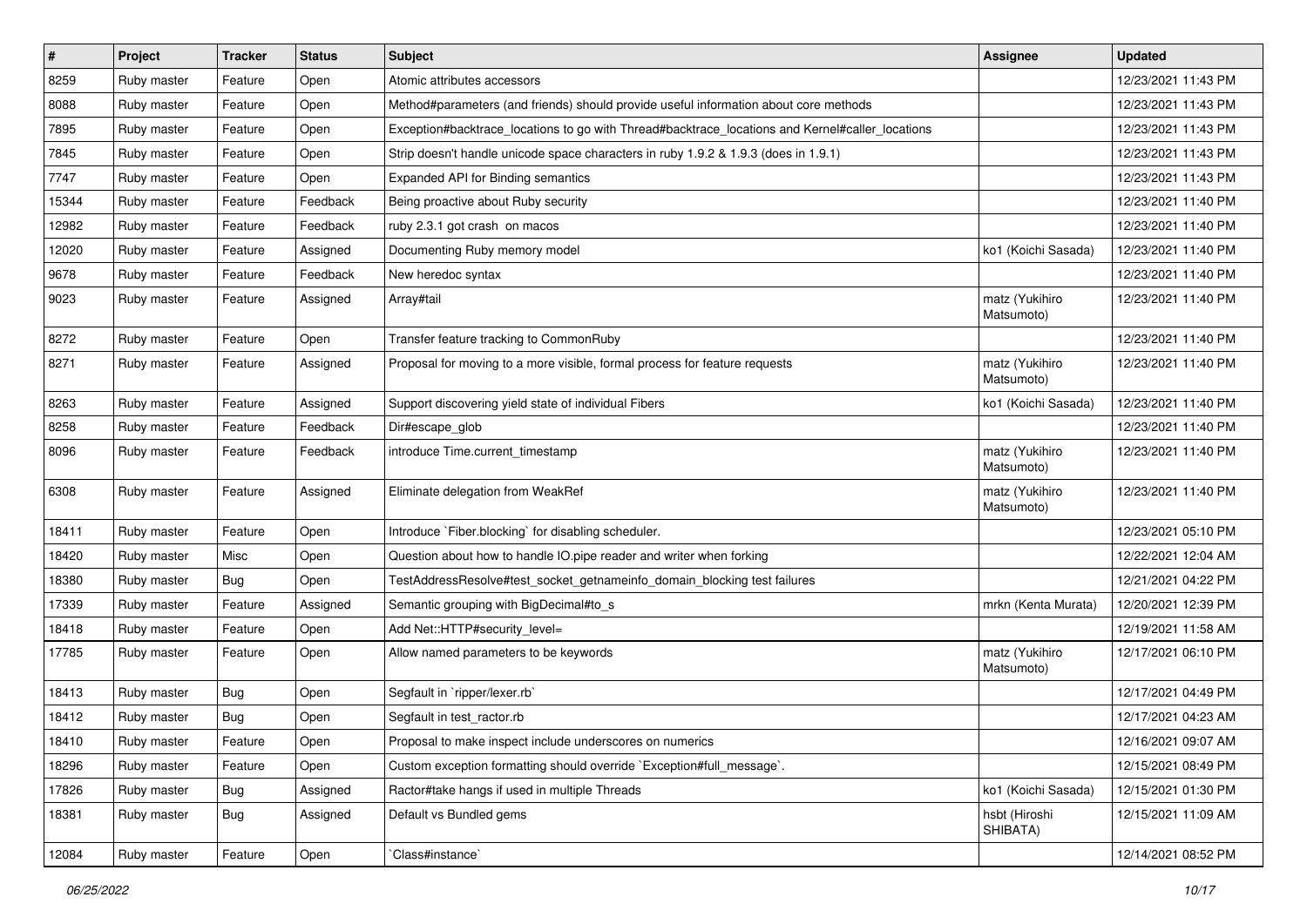| $\sharp$ | Project     | <b>Tracker</b> | <b>Status</b> | Subject                                                                                                                                                             | Assignee                     | <b>Updated</b>      |
|----------|-------------|----------------|---------------|---------------------------------------------------------------------------------------------------------------------------------------------------------------------|------------------------------|---------------------|
| 15192    | Ruby master | Feature        | Open          | Introduce a new "shortcut assigning" syntax to convenient setup instance variables                                                                                  | matz (Yukihiro<br>Matsumoto) | 12/14/2021 06:42 PM |
| 18024    | Ruby master | Bug            | Assigned      | Ractor crashes when connections are closed in multiple Ractors                                                                                                      | ko1 (Koichi Sasada)          | 12/14/2021 04:41 PM |
| 17942    | Ruby master | Feature        | Open          | Add a 'initialize(public @a, private @b)' shortcut syntax for defining public/private accessors for instance<br>vars as part of constructor                         |                              | 12/13/2021 12:43 AM |
| 14794    | Ruby master | Feature        | Feedback      | Primitive arrays (Ruby 3x3)                                                                                                                                         |                              | 12/11/2021 02:07 PM |
| 18401    | Ruby master | Feature        | Open          | Rework `require relative` to add the "current path" on `\$LOAD PATH`                                                                                                |                              | 12/09/2021 05:41 PM |
| 17799    | Ruby master | Bug            | Open          | Seg fault in rb_class_clear_method_cache                                                                                                                            |                              | 12/09/2021 05:39 AM |
| 18395    | Ruby master | Feature        | Open          | Introduce Array#subtract! for performance                                                                                                                           |                              | 12/08/2021 04:42 PM |
| 16920    | Ruby master | Bug            | Open          | TestThread#test_signal_at_join fails on aarch64                                                                                                                     |                              | 12/07/2021 02:17 PM |
| 18033    | Ruby master | Feature        | Open          | Time.new to parse a string                                                                                                                                          |                              | 12/07/2021 02:15 PM |
| 18393    | Ruby master | Bug            | Open          | TestReadline#test interrupt in other thread fails on armv7hl                                                                                                        |                              | 12/07/2021 02:03 PM |
| 17047    | Ruby master | Feature        | Open          | Support parameters for MAIL FROM and RCPT TO                                                                                                                        |                              | 12/06/2021 08:16 PM |
| 14835    | Ruby master | Feature        | Feedback      | Support TracePoint#raised exception on non-:raise events                                                                                                            |                              | 12/04/2021 06:49 AM |
| 18073    | Ruby master | Bug            | Open          | test/ruby/test_jit.rb: "error: invalid use of '__builtin_va_arg_pack ()" on Ruby 2.7.4 on gcc 4.8.5                                                                 |                              | 12/03/2021 03:04 PM |
| 18275    | Ruby master | Feature        | Open          | Add an option to define method to not capture the surrounding environment                                                                                           | ko1 (Koichi Sasada)          | 12/03/2021 02:34 PM |
| 18369    | Ruby master | Feature        | Open          | users.detect(:name, "Dorian") as shorthand for users.detect { $ user $ user.name == "Dorian" }                                                                      |                              | 12/03/2021 02:23 PM |
| 17721    | Ruby master | Feature        | Feedback      | Proc.new should be able to contruct a lambda                                                                                                                        |                              | 12/03/2021 11:52 AM |
| 18047    | Ruby master | Feature        | Feedback      | TracePoint: Add event type for constant access                                                                                                                      |                              | 12/02/2021 08:35 PM |
| 17998    | Ruby master | Bug            | Assigned      | ractor: process hanging (with ractors initialized, but not being used)                                                                                              | ko1 (Koichi Sasada)          | 12/02/2021 08:17 PM |
| 17502    | Ruby master | Misc           | Open          | C vs Ruby                                                                                                                                                           | ko1 (Koichi Sasada)          | 12/02/2021 07:53 PM |
| 14090    | Ruby master | Bug            | Assigned      | TestGc#test_interrupt_in_finalizer` fails very rarely                                                                                                               | ko1 (Koichi Sasada)          | 12/02/2021 07:24 PM |
| 17765    | Ruby master | Bug            | Feedback      | Segmentation fault when calling String#gsub                                                                                                                         |                              | 12/02/2021 06:57 PM |
| 18379    | Ruby master | <b>Bug</b>     | Open          | [CI] Windows mingw/ucrt - test-all timeout failures                                                                                                                 |                              | 12/02/2021 02:23 AM |
| 18355    | Ruby master | Bug            | Assigned      | require("pathname") within rack application chnages behaviors of Pathname methods, such as<br>absolute?(), when there are two versions of 'pathname' gem installed. | hsbt (Hiroshi<br>SHIBATA)    | 11/30/2021 08:01 AM |
| 18034    | Ruby master | Bug            | Assigned      | Segmentation fault fiddle with `--enable-bundled-libffi` and macOS                                                                                                  | kou (Kouhei Sutou)           | 11/30/2021 07:39 AM |
| 17516    | Ruby master | Bug            | Assigned      | forking in a ractor causes Ruby to crash                                                                                                                            | ko1 (Koichi Sasada)          | 11/30/2021 05:26 AM |
| 13671    | Ruby master | Bug            | Assigned      | Regexp with lookbehind and case-insensitivity raises RegexpError only on strings with certain characters                                                            | duerst (Martin Dürst)        | 11/30/2021 04:42 AM |
| 18352    | Ruby master | Misc           | Open          | What is the Hash#grep expected?                                                                                                                                     |                              | 11/28/2021 10:39 PM |
| 18004    | Ruby master | Feature        | Open          | Add Async to the stdlib                                                                                                                                             |                              | 11/26/2021 06:01 AM |
| 18337    | Ruby master | Bug            | Assigned      | Ruby allows zero-width characters in identifiers                                                                                                                    | duerst (Martin Dürst)        | 11/24/2021 09:13 AM |
| 16776    | Ruby master | Bug            | Assigned      | Regression in coverage library                                                                                                                                      | ko1 (Koichi Sasada)          | 11/24/2021 07:26 AM |
| 17478    | Ruby master | <b>Bug</b>     | Assigned      | Ruby3.0 is slower than Ruby2.7.2 when parsing a large CSV file                                                                                                      | kou (Kouhei Sutou)           | 11/24/2021 05:12 AM |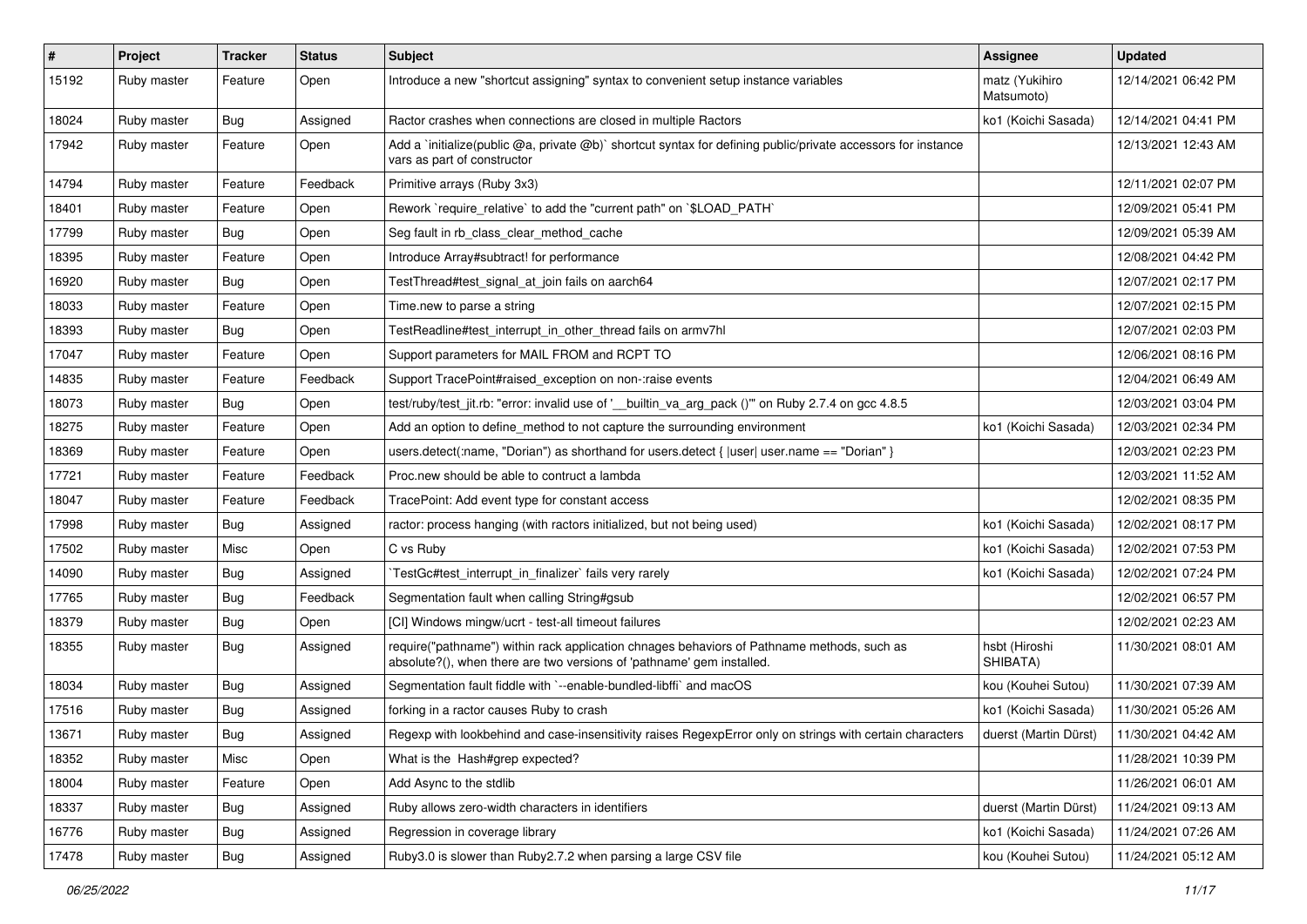| $\vert$ # | Project     | <b>Tracker</b> | <b>Status</b> | Subject                                                                                                                                                               | <b>Assignee</b>              | <b>Updated</b>      |
|-----------|-------------|----------------|---------------|-----------------------------------------------------------------------------------------------------------------------------------------------------------------------|------------------------------|---------------------|
| 6733      | Ruby master | Feature        | Open          | New inspect framework                                                                                                                                                 |                              | 11/24/2021 05:06 AM |
| 12911     | Ruby master | Misc           | Assigned      | Translate docs                                                                                                                                                        |                              | 11/24/2021 04:52 AM |
| 18360     | Ruby master | Feature        | Open          | <b>PrettyPrint enhancements</b>                                                                                                                                       |                              | 11/24/2021 12:15 AM |
| 18336     | Ruby master | Feature        | Feedback      | How to deal with Trojan Source vulnerability                                                                                                                          |                              | 11/23/2021 08:39 PM |
| 18359     | Ruby master | <b>Bug</b>     | Open          | [Windows MinGW] warning Please include winsock2.h before windows.h                                                                                                    |                              | 11/23/2021 05:07 PM |
| 18357     | Ruby master | Feature        | Open          | Proposal: stop raising when block passed to IO#each_* closes the IO                                                                                                   |                              | 11/22/2021 09:03 PM |
| 18262     | Ruby master | Feature        | Open          | Enumerator::Lazy#partition                                                                                                                                            |                              | 11/20/2021 10:17 AM |
| 16252     | Ruby master | Feature        | Open          | Hash#partition should return hashes                                                                                                                                   |                              | 11/18/2021 03:54 PM |
| 18334     | Ruby master | Feature        | Open          | ENV#to_h returns a new Hash object but Hash#to_h does not, which can cause inconsistencies                                                                            |                              | 11/17/2021 05:46 PM |
| 18338     | Ruby master | <b>Bug</b>     | Open          | Encoding.default_external = Encoding::UTF_16BE may add a wrongly-encoded string to<br>\$LOADED_FEATURES                                                               |                              | 11/15/2021 07:32 AM |
| 18331     | Ruby master | Feature        | Open          | Kernel.#Time                                                                                                                                                          |                              | 11/13/2021 12:41 PM |
| 18269     | Ruby master | <b>Bug</b>     | Open          | trace_opt_not and trace_opt_regexpmatch2 insns are indistinguishable                                                                                                  |                              | 11/12/2021 07:44 AM |
| 18280     | Ruby master | Feature        | Feedback      | Allow rb utf8 str new cstr(NULL)                                                                                                                                      |                              | 11/11/2021 10:28 AM |
| 18035     | Ruby master | Feature        | Open          | Introduce general model/semantic for immutable by default.                                                                                                            |                              | 11/09/2021 04:47 PM |
| 18127     | Ruby master | Feature        | Open          | Ractor-local version of Singleton                                                                                                                                     |                              | 11/09/2021 02:45 PM |
| 18291     | Ruby master | Feature        | Open          | When use $=\sim$ with named group, if regex is on the right side, variable not defined.                                                                               |                              | 11/06/2021 12:36 PM |
| 12745     | Ruby master | Feature        | Feedback      | String#(g)sub(!) should pass a MatchData to the block, not a String                                                                                                   | matz (Yukihiro<br>Matsumoto) | 11/03/2021 11:46 PM |
| 15667     | Ruby master | Feature        | Open          | Introduce malloc_trim(0) in full gc cycles                                                                                                                            |                              | 11/01/2021 07:32 AM |
| 18137     | Ruby master | Feature        | Open          | A new method to check Proc is isolated or not                                                                                                                         |                              | 10/27/2021 07:30 AM |
| 16497     | Ruby master | Bug            | Assigned      | StringIO#internal_encoding is broken (more severely in 2.7)                                                                                                           | nobu (Nobuyoshi<br>Nakada)   | 10/26/2021 04:31 PM |
| 12436     | Ruby master | <b>Bug</b>     | Assigned      | newline argument of File.open seems not respected on Windows                                                                                                          | nobu (Nobuyoshi<br>Nakada)   | 10/25/2021 09:07 AM |
| 18255     | Ruby master | <b>Bug</b>     | Open          | ioctl zeroes the last buffer byte                                                                                                                                     |                              | 10/25/2021 08:13 AM |
| 18265     | Ruby master | Feature        | Open          | Self-contained one-binary feature which discuss on ruby kaigi 2021 day 2, $\Box$ Ruby Committers vs the<br>World / CRuby Committers                                   |                              | 10/24/2021 04:11 PM |
| 18083     | Ruby master | Feature        | Open          | Capture error in ensure block.                                                                                                                                        |                              | 10/21/2021 01:00 PM |
| 18259     | Ruby master | Feature        | Open          | Support quarter spec %q in Time#strftime                                                                                                                              |                              | 10/21/2021 12:15 PM |
| 18258     | Ruby master | Bug            | Open          | Ractor.shareable? can be slow and mutates internal object flags.                                                                                                      | ko1 (Koichi Sasada)          | 10/21/2021 08:58 AM |
| 18256     | Ruby master | Feature        | Open          | Change the canonical name of Thread::Mutex, Thread::Queue, Thread::SizedQueue and<br>Thread::ConditionVariable to just Mutex, Queue, SizedQueue and ConditionVariable |                              | 10/20/2021 10:59 PM |
| 17146     | Ruby master | <b>Bug</b>     | Open          | Queue operations are allowed after it is frozen                                                                                                                       |                              | 10/20/2021 08:32 PM |
| 16953     | Ruby master | <b>Bug</b>     | Feedback      | Windows bash bin files removed in master                                                                                                                              |                              | 10/15/2021 01:57 AM |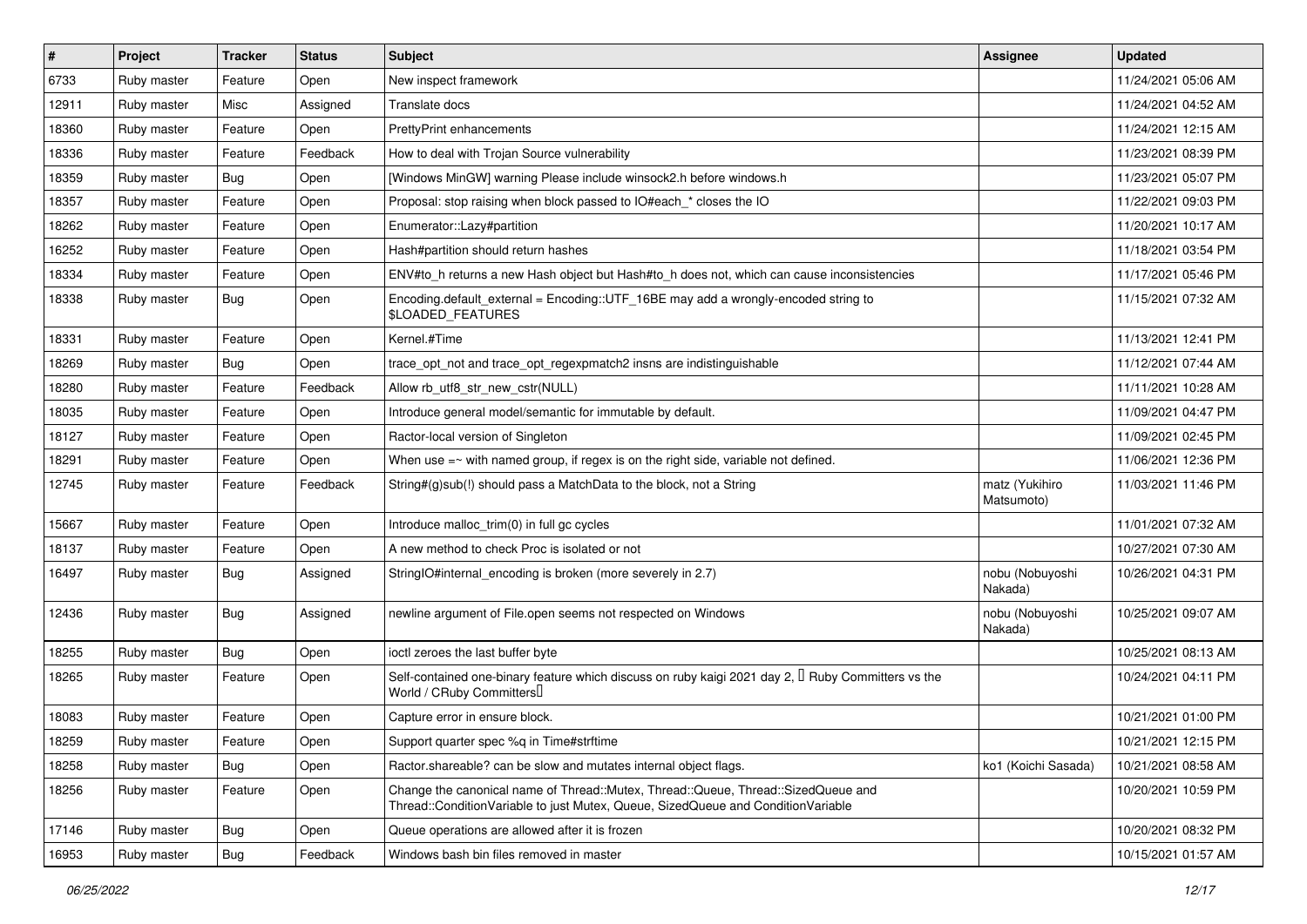| $\vert$ # | Project     | <b>Tracker</b> | <b>Status</b> | <b>Subject</b>                                                                                                                    | Assignee                      | <b>Updated</b>      |
|-----------|-------------|----------------|---------------|-----------------------------------------------------------------------------------------------------------------------------------|-------------------------------|---------------------|
| 17774     | Ruby master | Bug            | Open          | Quantified empty group causes regex to fail                                                                                       |                               | 10/13/2021 04:43 PM |
| 18248     | Ruby master | Misc           | Open          | Add Feature Triaging Guide                                                                                                        |                               | 10/12/2021 03:21 PM |
| 18242     | Ruby master | Feature        | Open          | Parser makes multiple assignment sad in confusing way                                                                             |                               | 10/09/2021 07:58 AM |
| 10416     | Ruby master | <b>Bug</b>     | Open          | Create mechanism for updating of Unicode data files downstreams when we want                                                      | nobu (Nobuyoshi<br>Nakada)    | 10/08/2021 06:40 AM |
| 15425     | Ruby master | Feature        | Feedback      | Store MJIT header into Ruby versioned directory.                                                                                  | k0kubun (Takashi<br>Kokubun)  | 10/07/2021 11:03 PM |
| 12075     | Ruby master | Feature        | Feedback      | some container#nonempty?                                                                                                          | matz (Yukihiro<br>Matsumoto)  | 10/07/2021 03:11 AM |
| 18228     | Ruby master | Feature        | Open          | Add a 'timeout' option to 'IO.copy stream'                                                                                        |                               | 10/01/2021 05:10 AM |
| 18227     | Ruby master | Feature        | Open          | Static class initialization.                                                                                                      | ioquatix (Samuel<br>Williams) | 09/29/2021 09:21 PM |
| 12719     | Ruby master | Feature        | Feedback      | Struct#merge` for partial updates                                                                                                 |                               | 09/29/2021 09:16 PM |
| 18194     | Ruby master | Feature        | Open          | No easy way to format exception messages per thread/fiber scheduler context.                                                      | mame (Yusuke<br>Endoh)        | 09/29/2021 10:10 AM |
| 17295     | Ruby master | Feature        | Assigned      | Feature: Create a directory and file with Pathname#touch                                                                          | akr (Akira Tanaka)            | 09/28/2021 01:20 AM |
| 17720     | Ruby master | Misc           | Assigned      | Cirrus CI to check non-x86 64 architecture cases by own machines                                                                  | jaruga (Jun Aruga)            | 09/26/2021 10:24 AM |
| 18186     | Ruby master | <b>Bug</b>     | Open          | SEGV with system command - MinGW?                                                                                                 |                               | 09/22/2021 03:20 PM |
| 18151     | Ruby master | Feature        | Open          | Incorrect Resolv result when DNS server is unreachable                                                                            |                               | 09/18/2021 12:22 AM |
| 18168     | Ruby master | Feature        | Open          | Add ActiveSupport deep transform values to Ruby                                                                                   |                               | 09/15/2021 05:29 AM |
| 18119     | Ruby master | <b>Bug</b>     | Open          | Ractor crashes when instantiating classes                                                                                         | ko1 (Koichi Sasada)           | 09/14/2021 01:42 AM |
| 17624     | Ruby master | <b>Bug</b>     | Open          | Ractor.receive is not thread-safe                                                                                                 | ko1 (Koichi Sasada)           | 09/14/2021 01:40 AM |
| 17617     | Ruby master | Bug            | Open          | When a Ractor's incoming port is closed, Ractor receive if does not raise Ractor::ClosedError, but instead<br>blocks indefinitely | ko1 (Koichi Sasada)           | 09/14/2021 01:40 AM |
| 17878     | Ruby master | <b>Bug</b>     | Open          | bootstraptest/test_ractor.rb:224 a random failing test with "The outgoing-port is already closed<br>(Ractor::ClosedError)'        |                               | 09/13/2021 01:10 PM |
| 17355     | Ruby master | Feature        | Assigned      | Using same set of names in or-patterns (pattern matching with $Foo(x)   Bar(x)$ )                                                 | ktsj (Kazuki<br>Tsujimoto)    | 09/13/2021 09:11 AM |
| 18162     | Ruby master | Feature        | Open          | Shorthand method Proc#isolate to create isolated proc objects                                                                     |                               | 09/13/2021 02:33 AM |
| 18152     | Ruby master | Bug            | Open          | Fix theoretical bug with signals $+$ qsort                                                                                        |                               | 09/08/2021 03:38 PM |
| 18150     | Ruby master | Misc           | Open          | Proposal: Deprecate leading zero syntax to declare octals, since it's extremely confusing (and Python 3<br>removed it too)        |                               | 09/04/2021 03:21 AM |
| 18146     | Ruby master | Feature        | Open          | Add `delete prefix` and `delete suffix` to `Pathname`                                                                             |                               | 09/03/2021 04:59 AM |
| 13683     | Ruby master | Feature        | Feedback      | Add strict Enumerable#single                                                                                                      |                               | 09/02/2021 05:52 PM |
| 18135     | Ruby master | Feature        | Open          | Introduce Enumerable#detect only                                                                                                  |                               | 09/02/2021 05:44 PM |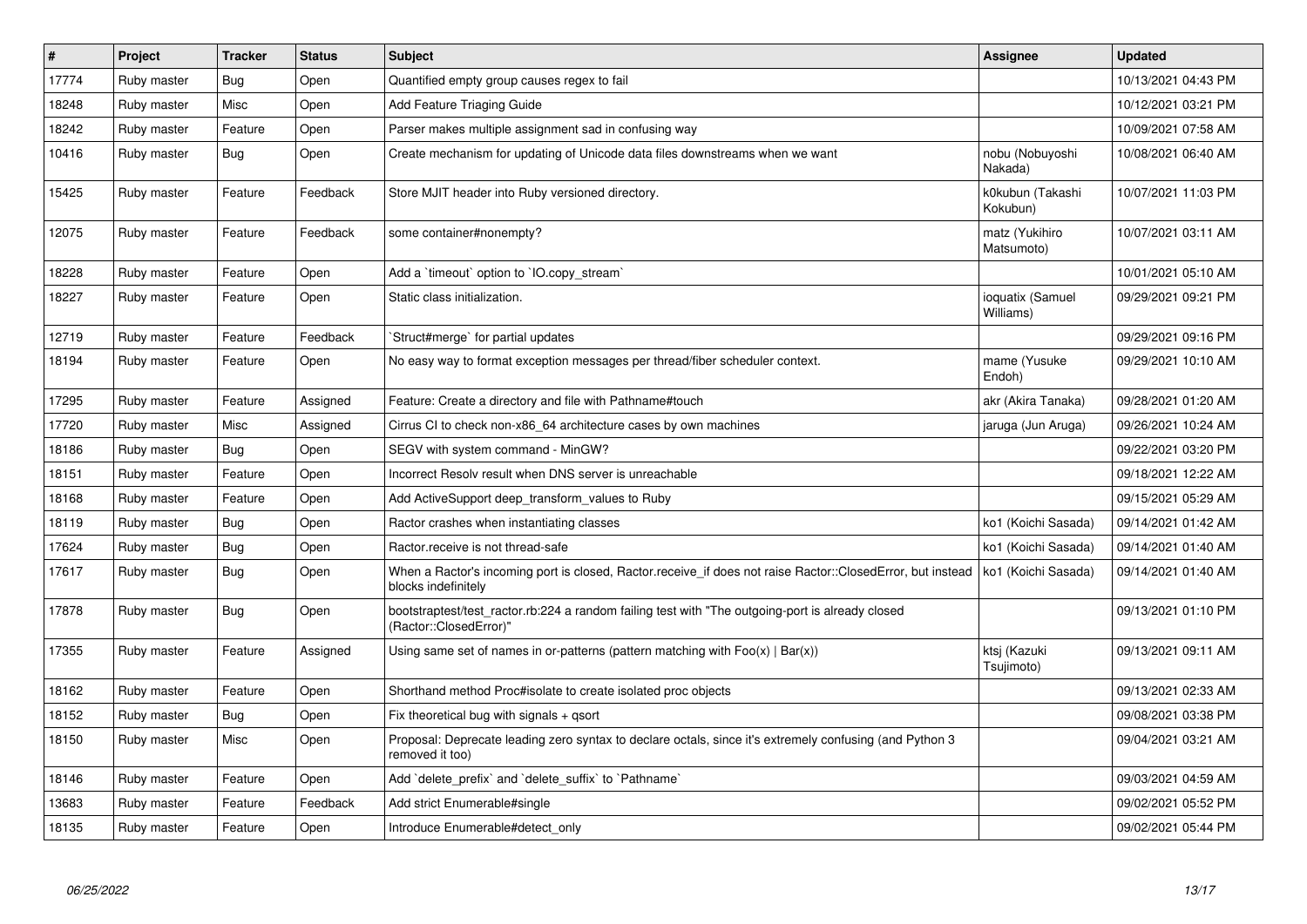| $\sharp$ | Project     | <b>Tracker</b> | <b>Status</b> | <b>Subject</b>                                                          | Assignee                      | <b>Updated</b>      |
|----------|-------------|----------------|---------------|-------------------------------------------------------------------------|-------------------------------|---------------------|
| 18142    | Ruby master | Bug            | Assigned      | Segmentation fault with Ruby 3.0.2                                      | k0kubun (Takashi<br>Kokubun)  | 09/02/2021 07:43 AM |
| 18144    | Ruby master | Bug            | Open          | Timeout not working while regular expression match is running           |                               | 09/02/2021 07:08 AM |
| 17294    | Ruby master | Feature        | Assigned      | Feature: Allow method chaining with Pathname#mkpath Pathname#rmtree     | akr (Akira Tanaka)            | 08/30/2021 06:52 AM |
| 17296    | Ruby master | Feature        | Assigned      | Feature: Pathname#chmod use FileUtils.chmod instead of File             | akr (Akira Tanaka)            | 08/30/2021 06:51 AM |
| 17297    | Ruby master | Feature        | Assigned      | Feature: Introduce Pathname.mktmpdir                                    | akr (Akira Tanaka)            | 08/30/2021 06:51 AM |
| 18131    | Ruby master | <b>Bug</b>     | Open          | addr2line.c: Some inlined functions mistakenly shown                    |                               | 08/24/2021 07:59 PM |
| 16492    | Ruby master | Bug            | Open          | TestBugReporter#test_bug_reporter_add test failures                     | jaruga (Jun Aruga)            | 08/24/2021 01:12 PM |
| 17722    | Ruby master | Bug            | Open          | define_method with shareable results in "defined in a different Ractor" |                               | 08/24/2021 12:03 PM |
| 18129    | Ruby master | Bug            | Open          | Ractor-incompatible global variables can be accessed through alias      |                               | 08/23/2021 10:08 PM |
| 15428    | Ruby master | Bug            | Open          | Refactor Proc#>> and #<<                                                |                               | 08/20/2021 06:31 PM |
| 18036    | Ruby master | Bug            | Open          | Pthread fibers become invalid on fork - different from normal fibers.   | ioquatix (Samuel<br>Williams) | 08/19/2021 07:05 AM |
| 18080    | Ruby master | Bug            | Open          | Syntax error on one-line pattern matching                               |                               | 08/18/2021 12:38 AM |
| 18082    | Ruby master | Misc           | Open          | FileUtils.remove_entry_secure has inconsistent document                 |                               | 08/17/2021 04:26 PM |
| 13864    | Ruby master | Bug            | Assigned      | Rinda multicast test failures due to missing default route              | seki (Masatoshi Seki)         | 08/17/2021 07:16 AM |
| 16836    | Ruby master | Bug            | Assigned      | configure-time LDFLAGS leak into ruby pkg-config file                   | nobu (Nobuyoshi<br>Nakada)    | 08/14/2021 09:10 AM |
| 16428    | Ruby master | Feature        | Feedback      | Add Array#uniq?, Enumerable#uniq?                                       |                               | 08/14/2021 06:12 AM |
| 18069    | Ruby master | Feature        | Open          | instance_exec` is just ignored when the block is originally a method    |                               | 08/10/2021 05:33 AM |
| 18070    | Ruby master | Feature        | Open          | `attr` should be removed                                                |                               | 08/09/2021 05:51 PM |
| 18068    | Ruby master | Misc           | Open          | Silence LoadError only if it is for rubygems itself                     | hsbt (Hiroshi<br>SHIBATA)     | 08/08/2021 02:21 PM |
| 18063    | Ruby master | Feature        | Open          | io_uring implementation                                                 |                               | 08/05/2021 10:02 AM |
| 18058    | Ruby master | Bug            | Open          | 3.1.0-dev with MJIT enabled Zlib::BufError during `gem install`         | k0kubun (Takashi<br>Kokubun)  | 08/02/2021 08:31 PM |
| 18057    | Ruby master | Feature        | Open          | Introduce Array#mean                                                    |                               | 08/02/2021 02:16 PM |
| 18049    | Ruby master | <b>Bug</b>     | Feedback      | Cannot build ruby-3.0.2 on NetBSD                                       |                               | 08/01/2021 12:36 AM |
| 18055    | Ruby master | Feature        | Open          | Introduce                                                               |                               | 07/30/2021 09:30 AM |
| 18042    | Ruby master | Feature        | Feedback      | YARV code optimization                                                  |                               | 07/27/2021 09:11 PM |
| 13514    | Ruby master | Feature        | Open          | [PATCH] thread_pthread.c (native_sleep): preserve old unblock function  |                               | 07/27/2021 11:41 AM |
| 13502    | Ruby master | Feature        | Open          | remove unused Array#to_s implementation                                 |                               | 07/27/2021 11:41 AM |
| 12992    | Ruby master | Feature        | Open          | ArgumentError if hostname is missing                                    |                               | 07/27/2021 11:40 AM |
| 15305    | Ruby master | Feature        | Open          | [PATCH] include/ruby/ruby.h (RB_ALLOCV*): remove GC guard               | nobu (Nobuyoshi<br>Nakada)    | 07/27/2021 11:39 AM |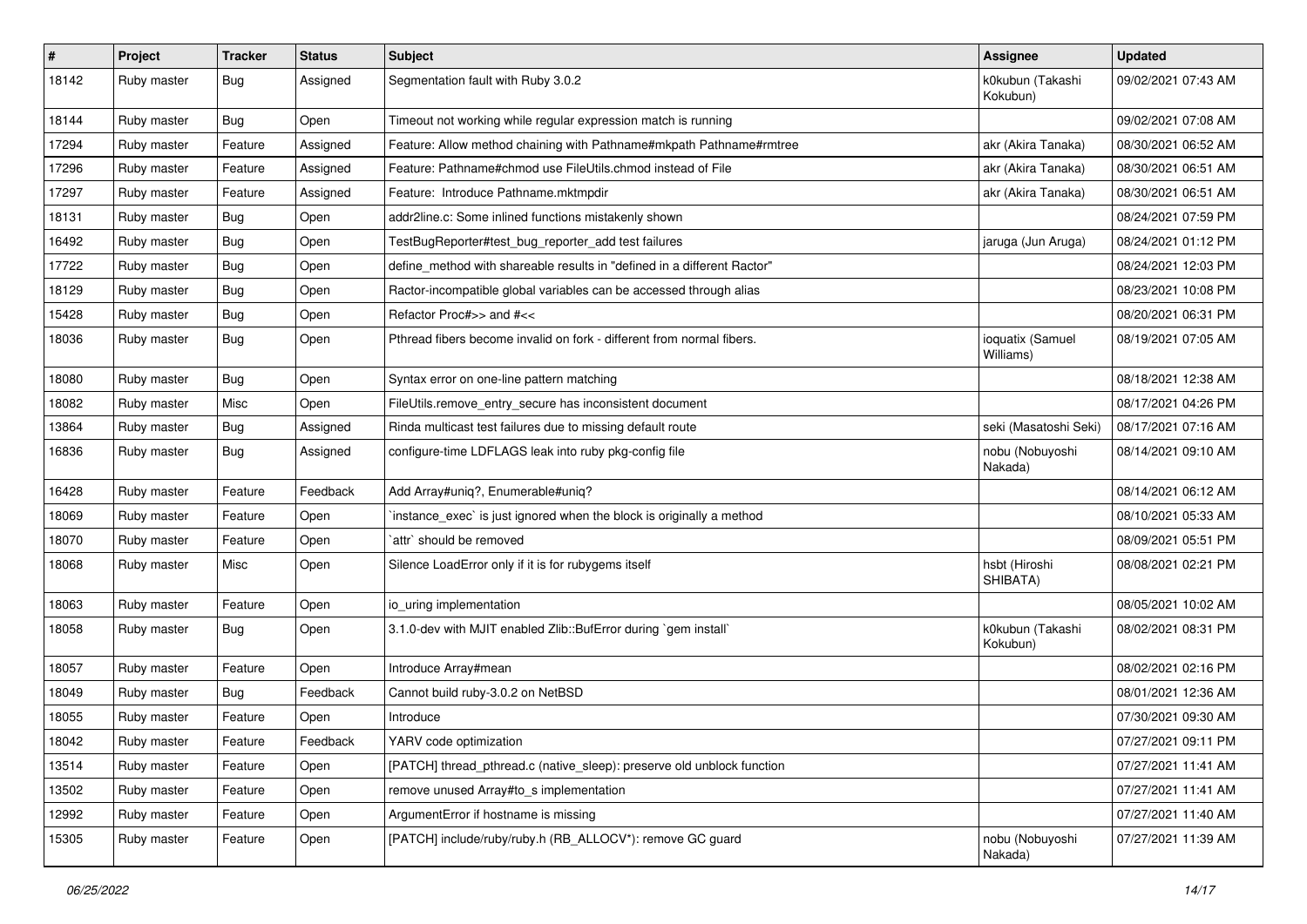| $\vert$ # | Project     | <b>Tracker</b> | <b>Status</b> | Subject                                                                                                                 | <b>Assignee</b>               | <b>Updated</b>      |
|-----------|-------------|----------------|---------------|-------------------------------------------------------------------------------------------------------------------------|-------------------------------|---------------------|
| 11373     | Ruby master | Feature        | Open          | Add command line option to query valid values for --dump                                                                |                               | 07/27/2021 11:09 AM |
| 10755     | Ruby master | Feature        | Open          | Use rb_define_alias instead of rb_define_method for rb_cHash                                                            |                               | 07/27/2021 11:09 AM |
| 10549     | Ruby master | Feature        | Open          | Deprecate each_with_index and each_with_object in favor of with_index and with_object                                   | matz (Yukihiro<br>Matsumoto)  | 07/27/2021 11:09 AM |
| 10287     | Ruby master | Feature        | Open          | rename COLON3 to COLON2_HEAD.                                                                                           | matz (Yukihiro<br>Matsumoto)  | 07/27/2021 09:34 AM |
| 11431     | Ruby master | Feature        | Open          | [PATCH] rb_parser_compile_*: remove volatile arg                                                                        |                               | 07/27/2021 07:27 AM |
| 10473     | Ruby master | Feature        | Open          | Change Date#to_datetime to use local time                                                                               |                               | 07/23/2021 07:08 PM |
| 14274     | Ruby master | Feature        | Open          | Merge Std-Lib Time Class into Core                                                                                      |                               | 07/19/2021 07:54 AM |
| 11500     | Ruby master | Feature        | Open          | [RFC] rename Queue to UnboundedQueue                                                                                    |                               | 07/19/2021 07:48 AM |
| 14851     | Ruby master | Feature        | Open          | [PATCH] thread pthread.c: remove non-sleepy timer thread implementation                                                 |                               | 07/19/2021 05:23 AM |
| 14901     | Ruby master | Feature        | Assigned      | [PATCH] do not block SIGCHLD in normal Ruby Threads                                                                     | normalperson (Eric<br>Wong)   | 07/19/2021 05:23 AM |
| 17994     | Ruby master | Feature        | Open          | Clarify 'IO.read' behavior and add 'File.read' method                                                                   |                               | 07/16/2021 03:04 AM |
| 17938     | Ruby master | Feature        | Open          | Keyword alternative for boolean positional arguments                                                                    |                               | 07/15/2021 06:46 AM |
| 18002     | Ruby master | <b>Bug</b>     | Open          | s390x: Tests failing without LC_ALL env                                                                                 | jaruga (Jun Aruga)            | 07/12/2021 04:30 PM |
| 17664     | Ruby master | Bug            | Assigned      | Behavior of sockets changed in Ruby 3.0 to non-blocking                                                                 | ioquatix (Samuel<br>Williams) | 07/12/2021 10:28 AM |
| 15993     | Ruby master | Bug            | Open          | 'require' doesn't work if there are Cyrillic chars in the path to Ruby dir                                              |                               | 07/09/2021 04:08 PM |
| 17924     | Ruby master | Feature        | Open          | Range#infinite?                                                                                                         |                               | 07/08/2021 11:58 PM |
| 17931     | Ruby master | <b>Bug</b>     | Open          | Compile fails setup option nodynamic                                                                                    |                               | 07/07/2021 08:51 AM |
| 13129     | Ruby master | Feature        | Assigned      | Refinements cannot refine method_missing and respond_to_missing?                                                        | matz (Yukihiro<br>Matsumoto)  | 07/03/2021 10:45 PM |
| 16805     | Ruby master | Misc           | Assigned      | Coroutine's license is unclear                                                                                          | ReiOdaira (Rei<br>Odaira)     | 07/01/2021 10:09 PM |
| 17833     | Ruby master | Feature        | Open          | add IO.readinto(b) where b is a bytes like object that is you can get a memoryview from                                 |                               | 06/30/2021 02:36 PM |
| 17992     | Ruby master | Feature        | Feedback      | Upstreaming the htmlentities gem into CGI#.(un)escape_html                                                              |                               | 06/30/2021 02:26 PM |
| 17662     | Ruby master | Misc           | Assigned      | The heredoc pattern used in tests does not syntax highlight correctly in many editors                                   | nobu (Nobuyoshi<br>Nakada)    | 06/30/2021 12:54 PM |
| 18013     | Ruby master | <b>Bug</b>     | Open          | Unexpected results when mxiing negated character classes and case-folding                                               |                               | 06/29/2021 12:05 PM |
| 18012     | Ruby master | <b>Bug</b>     | Open          | Case-insensitive character classes can only match multiple code points when top-level character class is<br>not negated |                               | 06/29/2021 08:35 AM |
| 18010     | Ruby master | <b>Bug</b>     | Open          | Character class with single character gets case-folded with following string                                            |                               | 06/28/2021 09:30 AM |
| 18009     | Ruby master | <b>Bug</b>     | Open          | Regexps \w and \W with /i option and /u option produce inconsistent results under nested negation and<br>intersection   |                               | 06/28/2021 09:09 AM |
| 18005     | Ruby master | Feature        | Open          | Enable non-blocking 'binding.irb'.                                                                                      |                               | 06/24/2021 07:20 PM |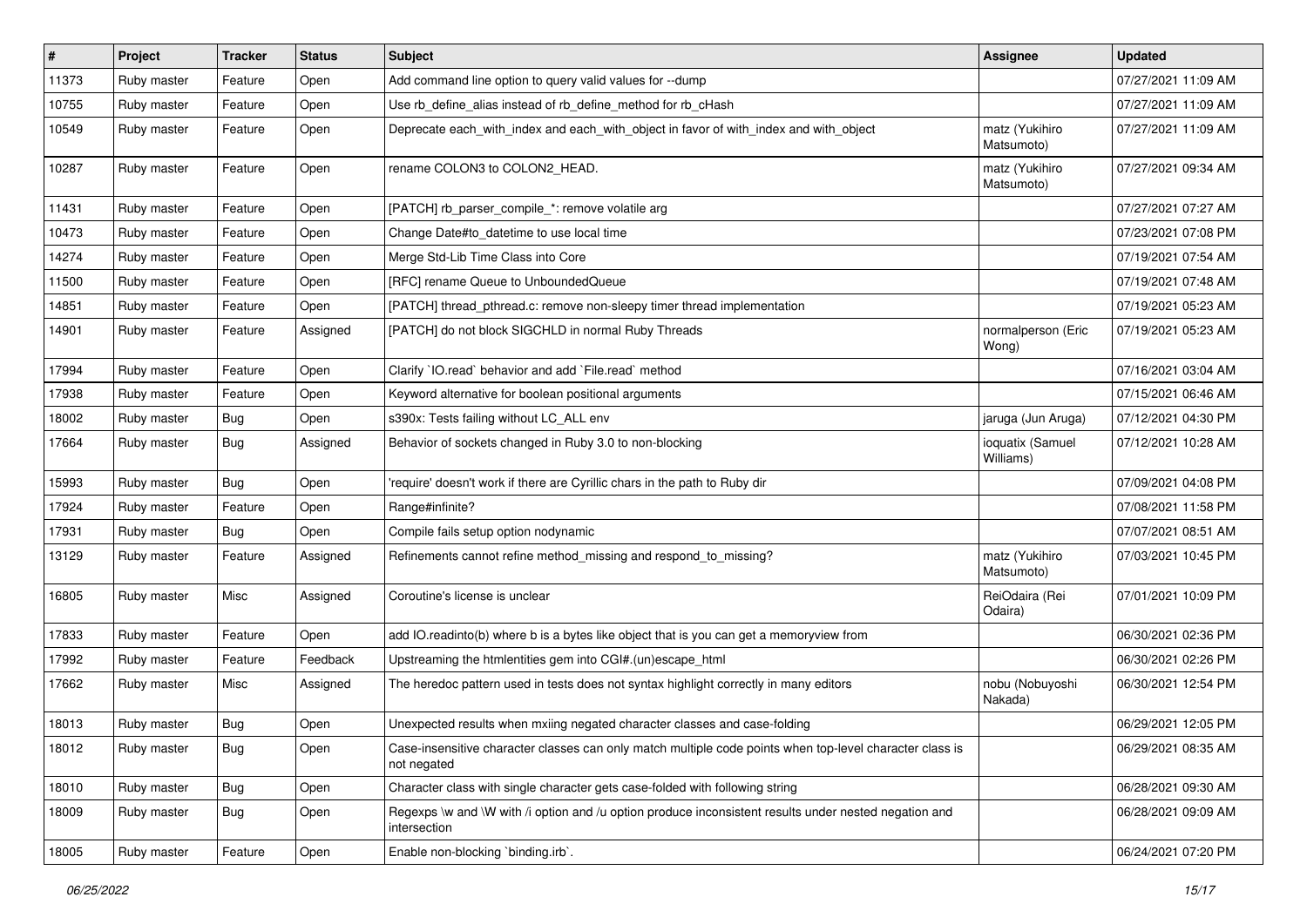| $\sharp$ | Project     | <b>Tracker</b> | <b>Status</b> | <b>Subject</b>                                                                         | <b>Assignee</b>              | <b>Updated</b>      |
|----------|-------------|----------------|---------------|----------------------------------------------------------------------------------------|------------------------------|---------------------|
| 14378    | Ruby master | Feature        | Open          | Increase Fixnum range on Windows from 31 bits to 63 bits                               |                              | 06/18/2021 07:31 PM |
| 14582    | Ruby master | Bug            | Open          | Unable to use `method_entry` and `method_return` tracing probes since 2.5              |                              | 06/18/2021 06:08 PM |
| 17999    | Ruby master | Bug            | Open          | TestMethod#test_zsuper intermittent timeout error on raspbian10-aarch64 CI             |                              | 06/18/2021 01:33 AM |
| 14275    | Ruby master | Feature        | Open          | GC not aggressive enough                                                               |                              | 06/17/2021 06:54 PM |
| 14570    | Ruby master | Feature        | Open          | Make File.expand_path/real_path casing consistent on Windows                           |                              | 06/17/2021 04:22 PM |
| 11779    | Ruby master | <b>Bug</b>     | Feedback      | Module#using does not make sense as a method                                           | matz (Yukihiro<br>Matsumoto) | 06/17/2021 09:58 AM |
| 16962    | Ruby master | Feature        | Feedback      | Make IO.for_fd autoclose option default to false                                       |                              | 06/17/2021 06:54 AM |
| 16951    | Ruby master | Bug            | Assigned      | Consistently referer dependencies                                                      | hsbt (Hiroshi<br>SHIBATA)    | 06/17/2021 06:15 AM |
| 17990    | Ruby master | Bug            | Open          | Inconsistent behavior of Regexp quantifiers over characters with complex case foldings |                              | 06/15/2021 11:59 AM |
| 17989    | Ruby master | <b>Bug</b>     | Open          | Case insensitive Regexps do not handle characters with overlapping case foldings       |                              | 06/15/2021 11:43 AM |
| 17950    | Ruby master | Feature        | Open          | Unable to pattern-match against a String key                                           |                              | 06/15/2021 11:42 AM |
| 17944    | Ruby master | Feature        | Open          | Remove Socket.gethostbyaddr and Socket.gethostbyname                                   |                              | 06/10/2021 08:26 AM |
| 10320    | Ruby master | Feature        | Open          | require into module                                                                    |                              | 06/10/2021 08:15 AM |
| 17683    | Ruby master | Misc           | Open          | Current status of beginless range (experimental or not)                                |                              | 06/05/2021 07:22 AM |
| 17925    | Ruby master | Bug            | Open          | Pattern matching syntax using semicolon one-line                                       |                              | 06/04/2021 03:08 PM |
| 13298    | Ruby master | Bug            | Assigned      | mingw SEGV TestEnumerable#test_callcc                                                  | nobu (Nobuyoshi<br>Nakada)   | 06/04/2021 03:41 AM |
| 17926    | Ruby master | Bug            | Open          | spec/ruby/core/file/atime_spec.rb: a random failing test on Travis ppc64le             |                              | 06/02/2021 04:35 PM |
| 8460     | Ruby master | Feature        | Assigned      | PATCH: optparse: add keep_unknown option                                               | nobu (Nobuyoshi<br>Nakada)   | 05/27/2021 10:07 PM |
| 17884    | Ruby master | Feature        | Open          | locindex for profiling tools                                                           | ko1 (Koichi Sasada)          | 05/24/2021 04:17 PM |
| 17792    | Ruby master | Bug            | Open          | make notes and make test fail with Ruby3.0.1p64 RaspberryPI 4B Ubuntu 20.10 ARM64      |                              | 05/23/2021 08:23 PM |
| 17210    | Ruby master | Feature        | Open          | More readable and useful `Set#inspect`                                                 | knu (Akinori MUSHA)          | 05/19/2021 10:12 PM |
| 17859    | Ruby master | Feature        | Open          | Start IRB when running just `ruby`                                                     |                              | 05/14/2021 07:54 AM |
| 17856    | Ruby master | Feature        | Open          | ary.member? is slower than ary.include?                                                |                              | 05/11/2021 10:12 AM |
| 17844    | Ruby master | Feature        | Open          | Support list of methods to test with respond_to?                                       |                              | 05/06/2021 07:00 PM |
| 17834    | Ruby master | Feature        | Open          | Add a Bytes and BytesArray class that implement memoryview                             |                              | 05/06/2021 02:22 PM |
| 17851    | Ruby master | Feature        | Open          | ruby extension for memoryview                                                          |                              | 05/05/2021 03:15 PM |
| 17825    | Ruby master | Feature        | Open          | Uniformize Float::INFINITY and Date::infinity.new                                      |                              | 05/04/2021 01:43 AM |
| 17647    | Ruby master | Feature        | Open          | Print register `r11` on 32-bit ARM Linux                                               |                              | 04/30/2021 11:22 AM |
| 17830    | Ruby master | Feature        | Open          | Add Integer#previous and Integer#prev                                                  | matz (Yukihiro<br>Matsumoto) | 04/27/2021 11:35 PM |
| 17016    | Ruby master | Feature        | Open          | Enumerable#accumulate                                                                  |                              | 04/27/2021 03:14 PM |